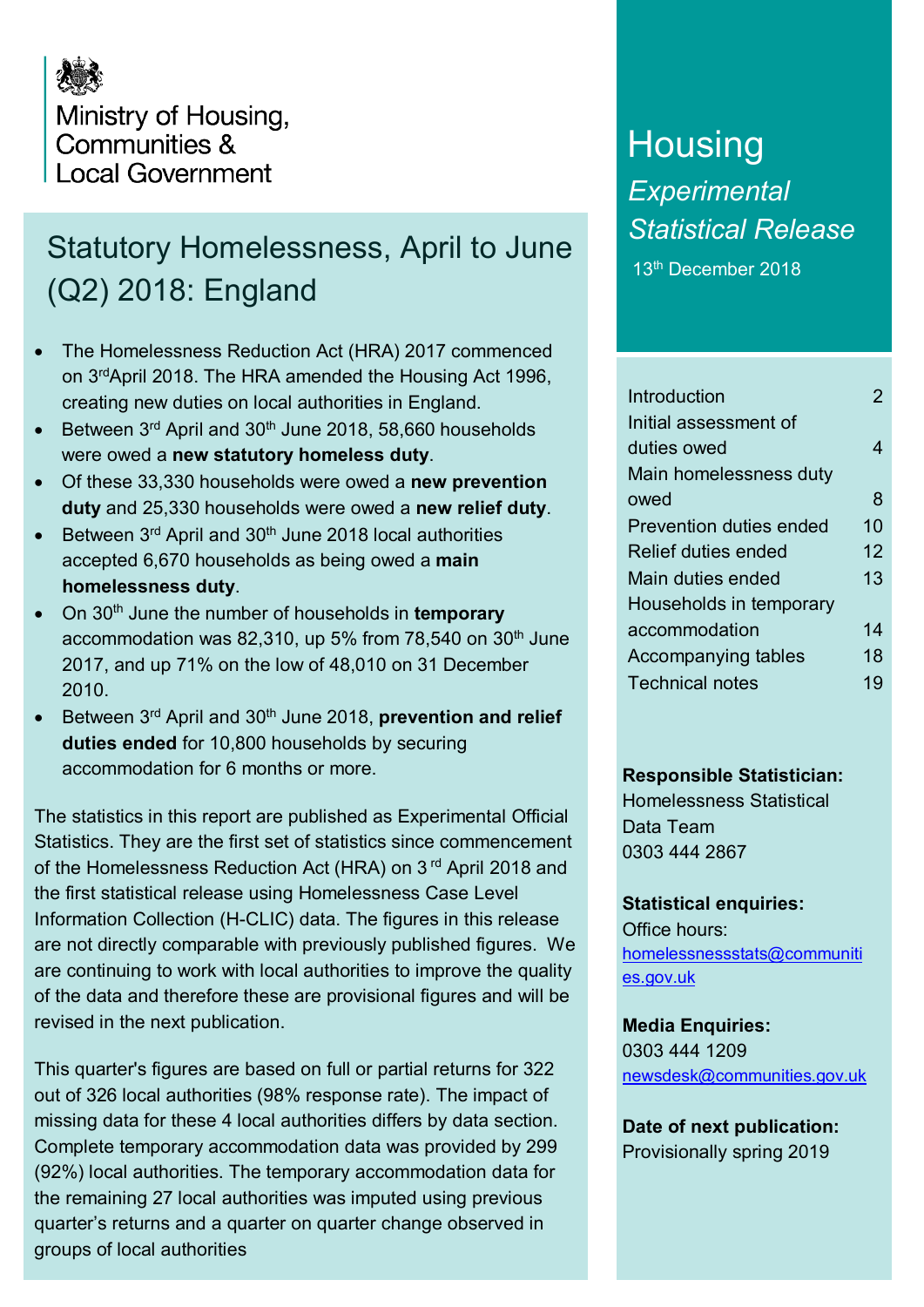# 1. Introduction

This release includes data on the actions of 322 of the 326 lower tier local authorities in England under their legal duties towards homeless households<sup>[1](#page-1-0)</sup> and households threated with homelessness. The data in this release are used to identify the broad characteristics and circumstances of households owed a statutory homelessness duty (see definition below). As this is the first publication using the new data collection system, missing values have been treated differently. Usually these would be imputed to ensure national headline figures are representative. However, for the new prevention and relief duties, imputation has not been possible as there is no data for previous quarter to compare against. Imputation has been carried out for missing temporary accommodation figures so that it can be compared to data for previous quarters , although care should be taken in making direct comparisons as small changes could be due to streamlining the reporting standard for these cases. For further detail is included in the data quality section.

This release does not provide data on the definitive number of people or households affected by homelessness in England. The data in this release excludes anyone who is rough sleeping, the hidden homeless and those living in overcrowded or inhabitable conditions that have not approached their local authority for assistance. MHCLG publish a separate release in January on annual autumn rough sleeping counts and estimates (see Related Statistics in Section 9: Technical notes section for links to other sources).

## Statutory Homelessness

### **Definition: Statutory homelessness**

**Statutory homelessness** covers all households who are owed a homelessness duty by a local authority. A household is considered statutorily homeless if a local authority decides that they do not have a legal right to occupy accommodation that is accessible, physically available and which would be reasonable for the household to continue to live in. The Housing Act 1996 (as amended by the Homelessness Act 2002, Localism Act 2011 and the Homelessness Reduction Act 2017[2](#page-1-1)) determines the legal duties on local authorities towards homeless households and households threatened with homelessness.

**The Homelessness Reduction Act (HRA)** significantly amended homelessness legislation. The Act introduced a number of changes including:

- A strengthened duty to provide advisory services
- An extension to the period during which an applicant considered 'threatened with homelessness' from 28 to 56 days

<span id="page-1-0"></span><sup>&</sup>lt;sup>1</sup> Households can comprise of only one individual

<span id="page-1-1"></span><sup>2</sup> See Definitions in Section 9: Technical notes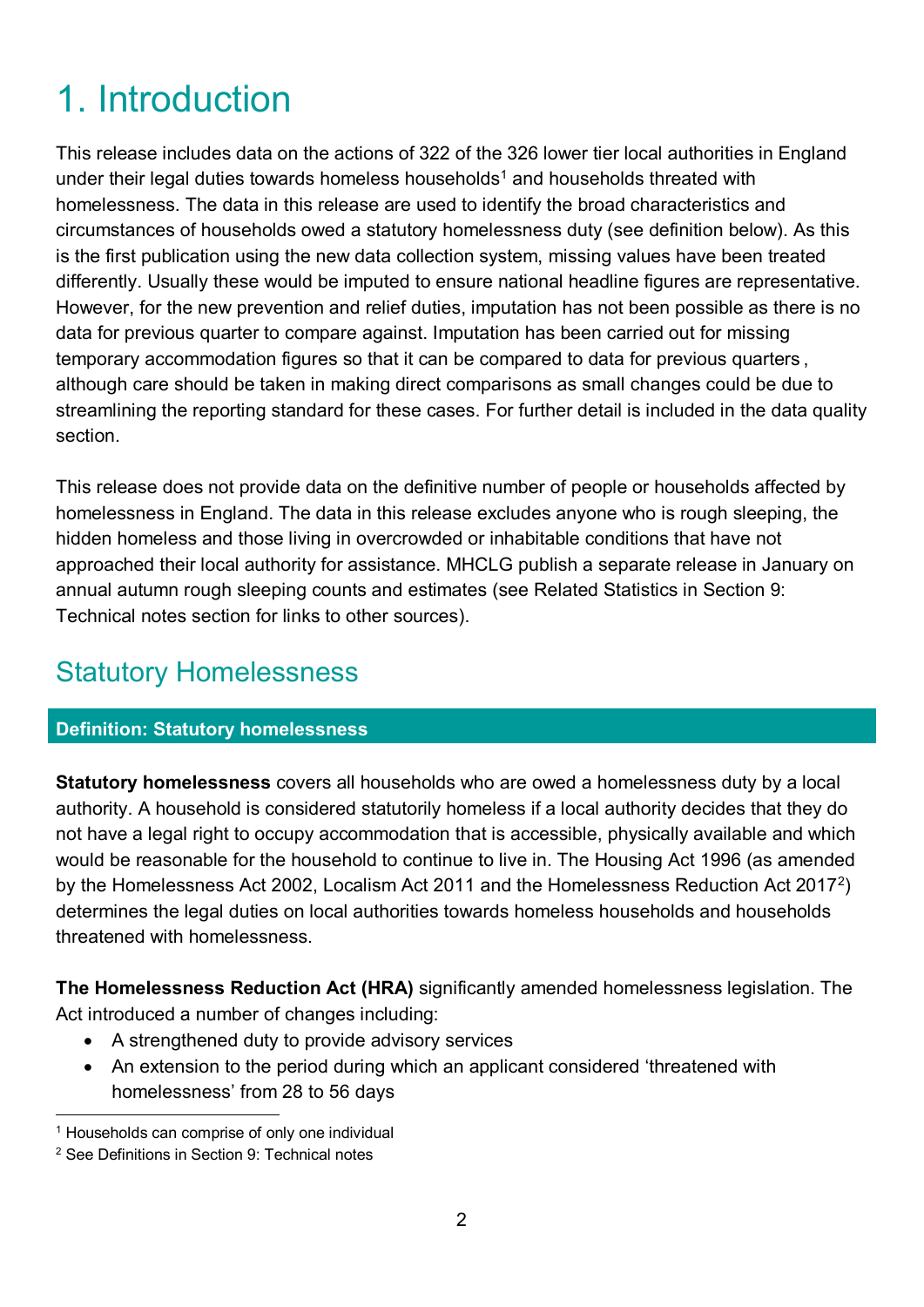- New duties to asses all eligible applicants (not just those unintentionally homeless and in priority need) and to take reasonable steps to prevent and relieve homelessness.
- These steps will be set out in a personalised housing plan that, wherever possible, must be agreed between the local authority and the applicant.

#### **Definition: New legal duties**

<span id="page-2-0"></span>-

Households who are statutorily homeless are owed legal duties that fall into three main categories:

- **Prevention duties** include any activities aimed at preventing a household threatened with homelessness from becoming homeless. This would involve activities to enable an applicant to remain in their current home or find alternative accommodation in order to prevent them from becoming homeless. The duty lasts for 56 days, but may be extended if the local authority is continuing with efforts to prevent homelessness.
- **Relief duties** are owed to households that are already homeless and require help to secure settled accommodation. The duty lasts 56 days, and can only be extended by a local authority if the households would not be owed the main homelessness duty.
- **Main homelessness duty** describes the duty a local authority has towards an applicant who is unintentionally homeless, eligible for assistance and has priority need<sup>[3](#page-2-0)</sup>. This definition has not been changed by the 2017 HRA. However, these households are now only owed a main duty if their homelessness has not been successfully prevented or relieved.

## Experimental statistics and H-CLIC

The statistics in this release are Experimental Statistics and should be treated as provisional. This reflects not only the need for local authorities to report on new legal duties with the introduction of the HRA but also the introduction of a new data reporting system. From 1<sup>st</sup> April 2018 the **Homelessness Case Level Information Collection (H-CLIC)** data system replaced the aggregated data return (collected using the P1E form) for all new homeless applications. This new system collects more detailed data than previously on households, activities offered to assist them, and their outcomes. Any cases that were taken on by local authorities prior to the commencement of the Act on the 3rd April 2018 can be reported via H-CLIC or P1E during 2018- 19. The P1E aggregate form will be phased out completely and replaced by H-CLIC for reporting updates on all cases from the 1<sup>st</sup> April 2019. Data that is still reported through both H-CLIC and P1E will be identified in this publication and any inconsistencies or concerns highlighted.

The purpose of the experimental statistics designation is to help inform regular users of the data quality issues and omissions that occur when a new data collection methodology is implemented. Every effort has been made to ensure the data in this publication is of suitable quality. However, in some instances there are omissions in data at the local authority level which may affect the England totals. Where issues have been identified these are clearly marked and explained in both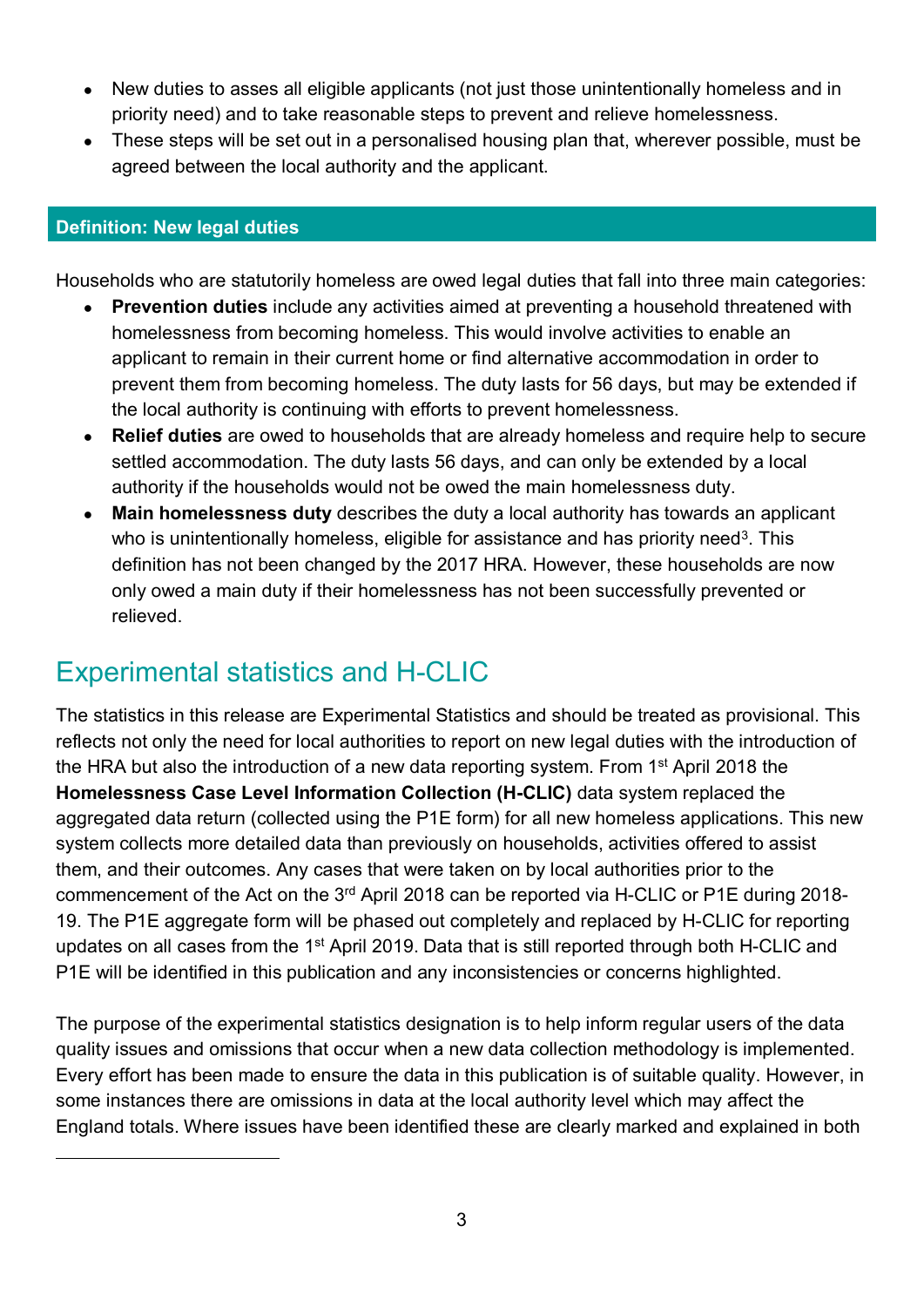the relevant data tables and in the main release. Users should also be aware that the format and content of the release will change as the quality of data in the new fields improves. Some information will only be published annually when sufficient data are available to avoid suppression issues. We are grateful for the effort of many local authorities in ensuring their data was submitted and working with us to resolve quality issues.

The H-CLIC data specification, with detailed guidance for each field and guidance on how to enter the data through MHCLG's DELTA system, are all available on a dedicated Homelessness Statistics User Forum webpage [https://gss.civilservice.gov.uk/guidances/mhclghomelessness](https://gss.civilservice.gov.uk/guidances/mhclghomelessness-statistics-user-forum/)[statistics-user-forum/](https://gss.civilservice.gov.uk/guidances/mhclghomelessness-statistics-user-forum/) . MHCLG have also published a series of newsletters about progress on the H-CLIC project which are also available on the webpage.

This is the first release based on the HCLIC return. Quarterly data will continue to be collected and reported in regular releases. Revisions to previous quarters will be published as required to reflect improvements in data quality and completeness. Feedback is welcomed on the content, structure and usefulness of the Experimental Statistics published. Please email any enquiries, comments or suggestions for future releases to **[homelessnessstatistics@communities.gov.uk.](mailto:homelessnessstatistics@communities.gov.uk)** 

# 2. Initial assessment of duties owed

This section of the release covers the two duties; prevention and relief that were initially assessed as being owed between 3<sup>rd</sup>April and 30<sup>th</sup> June 2018. This excludes the relief duties that followed prevention when prevention failed to secure accommodation. This section does not cover main duty assessments as these are included under section 3: Main duty acceptances.

The 2017 HRA amendments to duties mean that any household approaching a local authority for assistance on or after the 3<sup>rd</sup> April 2018 was assessed under different criteria than previously. Local authorities are required to make inquiries into a homeless application whenever they have reason to believe that an applicant household may be homeless or threatened with homelessness within 56 days. Applicants threatened with becoming homeless within 56 days who are eligible for assistance, will be owed a prevention duty and those already homeless, a relief duty. These duties are owed irrespective of whether the applicant may or may not have priority need, or be considered to be 'intentionally homeless'.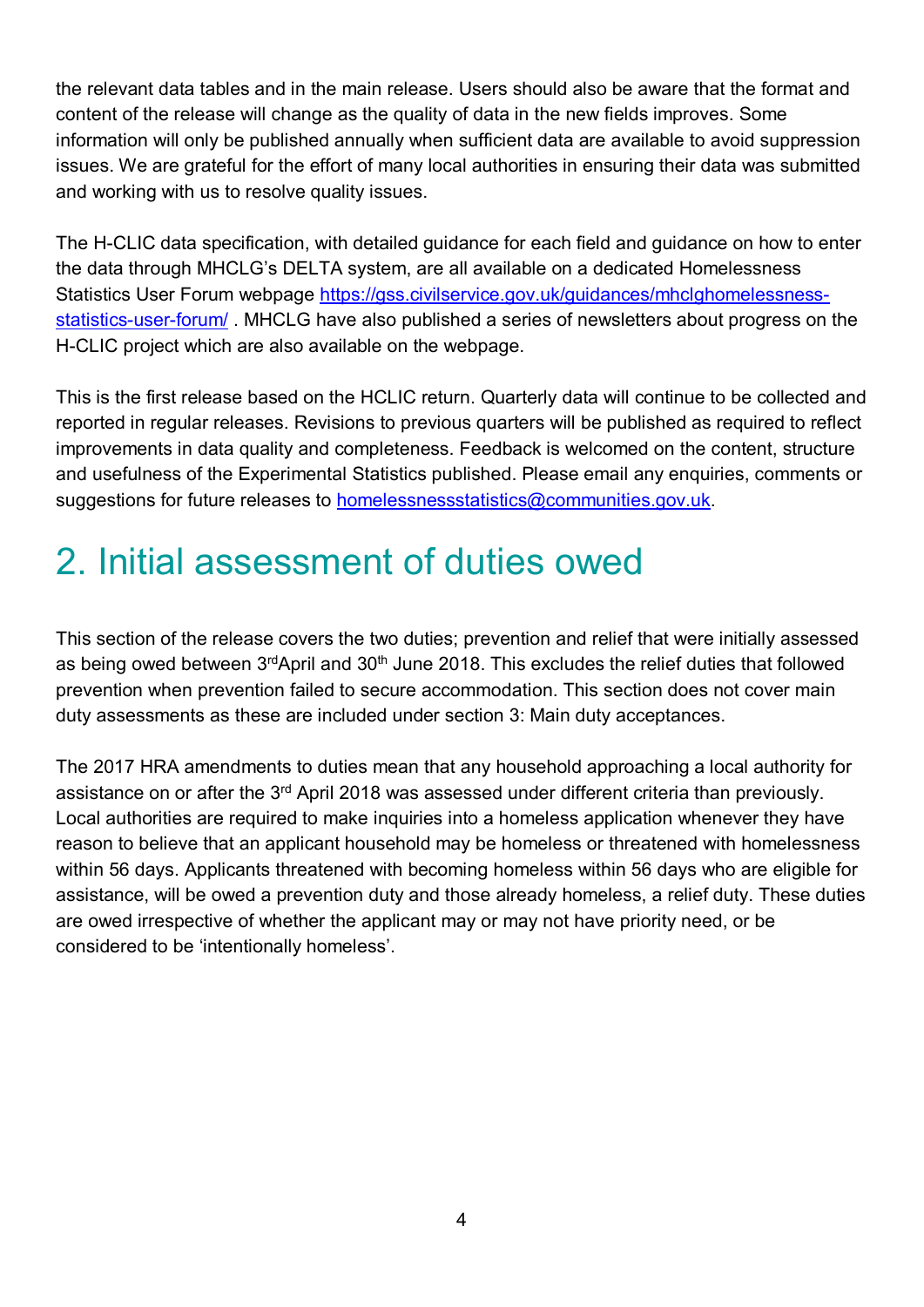

Between April to June 2018, 64,960 homelessness assessments were made under the new duties, and 58,660 households were assessed as being owed a statutory homelessness duty. Of the 58,660 households, 33,330 or 57% were owed a prevention duty, 25,330 or 43% were owed a relief duty. A further 6,300 households were assessed as being not homeless or threatened with homelessness within 56 days. This figure must be treated with caution because 25 local authorities have advised that their data submission includes households who sought local authority help for other reasons than homelessness, and it has not been possible to identify the homeless applicants from within these (see Data limitations in section 8: Technical Notes).

Total households owed a new prevention or relief duty between April to June 2018 is greater than those owed a main duty between January to March 2018. This is because of the expansion of the definition of statutory homelessness to include those threatened with homelessness within 56 days and the addition of the new duties that are owed irrespective of priority need or intentional homelessness.

### Households with support needs

The amended legislation requires local authorities to assess the support needs of homeless households, and consider how these needs might be met as part of their personalised housing plan. Support needs are not characteristics of the household, but instead are areas of additional needs that mean the household requires support to have and sustain accommodation. Where support needs are identified, the local authority should identify the steps to be taken to provide the necessary support as part of the personalised housing plan.

Support needs are reported at the household level and more than one support need could be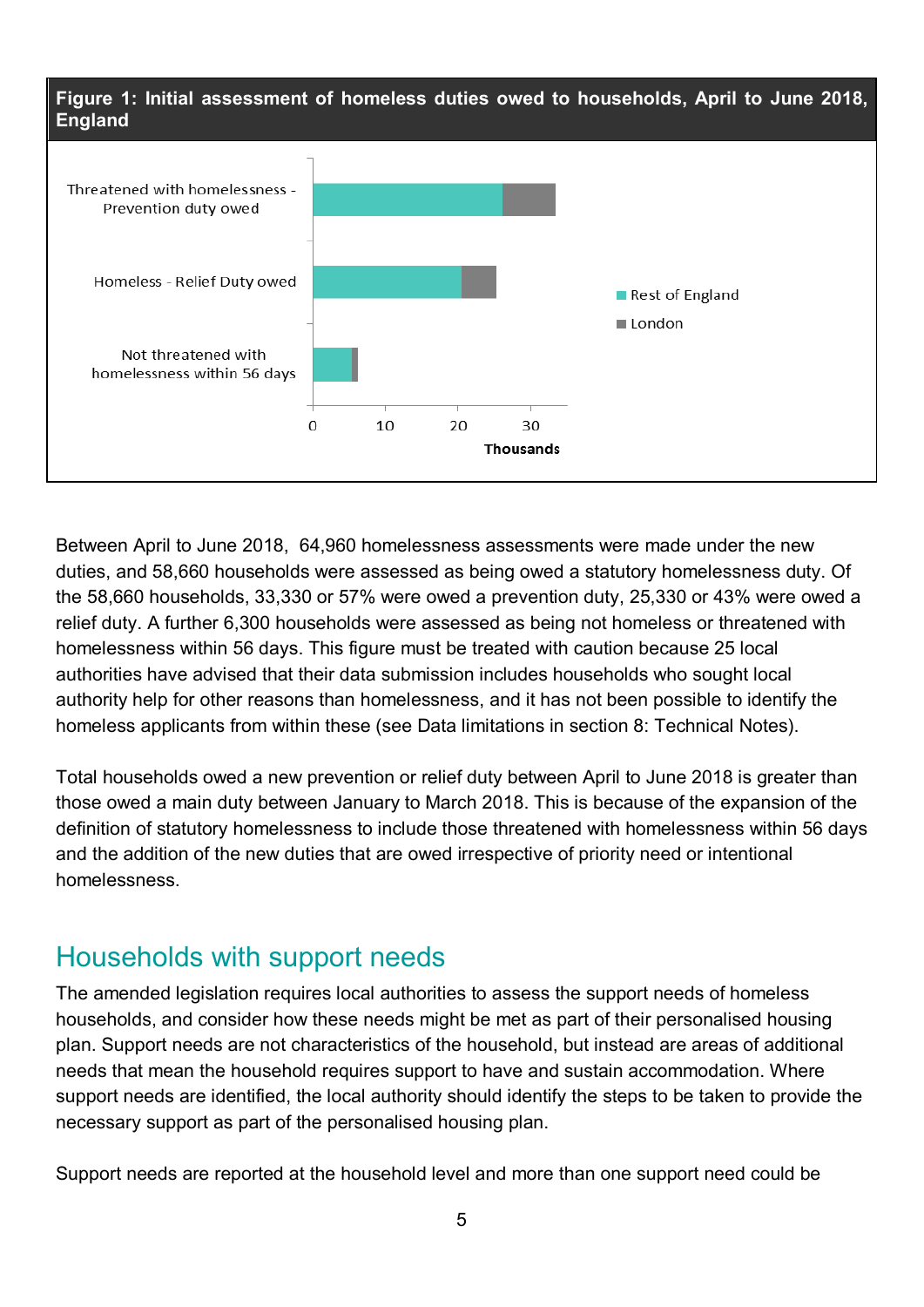reported per household. Therefore the total number of households receiving support will not match the total number of support needs. Support needs were only reported on cases covered by the amended legislation through H-CLIC.

Of the 58,660 households who were owed a homelessness duty, 27,580 households were identified as having support needs. There were 30,250 households, or 52% with no recorded support needs and 830 households were missing any support needs assessment. Of the 27,580 households who had a support need, 40,110 supports needs were identified, an average of 1.5 support needs per household.

The most common support need identified was a history of mental health problems which was reported by 12,700 of households with support needs. The second largest group was those with physical ill health or disability, identified by 8,190 households. Other notable groups included those with experience of domestic abuse (5,500 households), those with drug (3,090 households) and alcohol dependency needs (2,510 households). Those with a history of homelessness or rough sleeping were identified in 3,960 and 3,240 households respectively. A complete list of support needs and breakdowns at the regional level are provided in table A3 (for links see section 8: Accompanying tables section at the back of the release).

## Current accommodation

In the new H-CLIC data specification local authorities were asked to record the current accommodation at the time the household approached the local authority. Current accommodation is used to identify the settled accommodation types of those who could be prevented from becoming homeless and the unsettled accommodation of those requiring relief. There is no data to directly compare to previous quarters as this information was not separately captured in the old P1E return.

It should be noted that it is thought that 'no fixed abode' has been overused as a data category in the data return where living with friends or family would have been more appropriate. It is also known that the category 'homeless on departure from institution' was underreported as many people leaving custody typically move in with friends or family for a few days and this latter category has been used instead.

The most common accommodation type at the time of approach was private renting (17,570 households), followed by living with family (13,700 households). Private renting represented 30% of all current accommodation types of households assessed as homeless, and living with family represented 23% of households. This holds for both households in London and the rest of England. 'No fixed abode' was less commonly used outside of London (only 5,910 out of 6,530 households). Other notable groups included living with friends (5,620 households) and social housing (5,410 households). 1,480 households were rough sleeping at time of application, 340 of which were in London and 1,130 in the rest of England.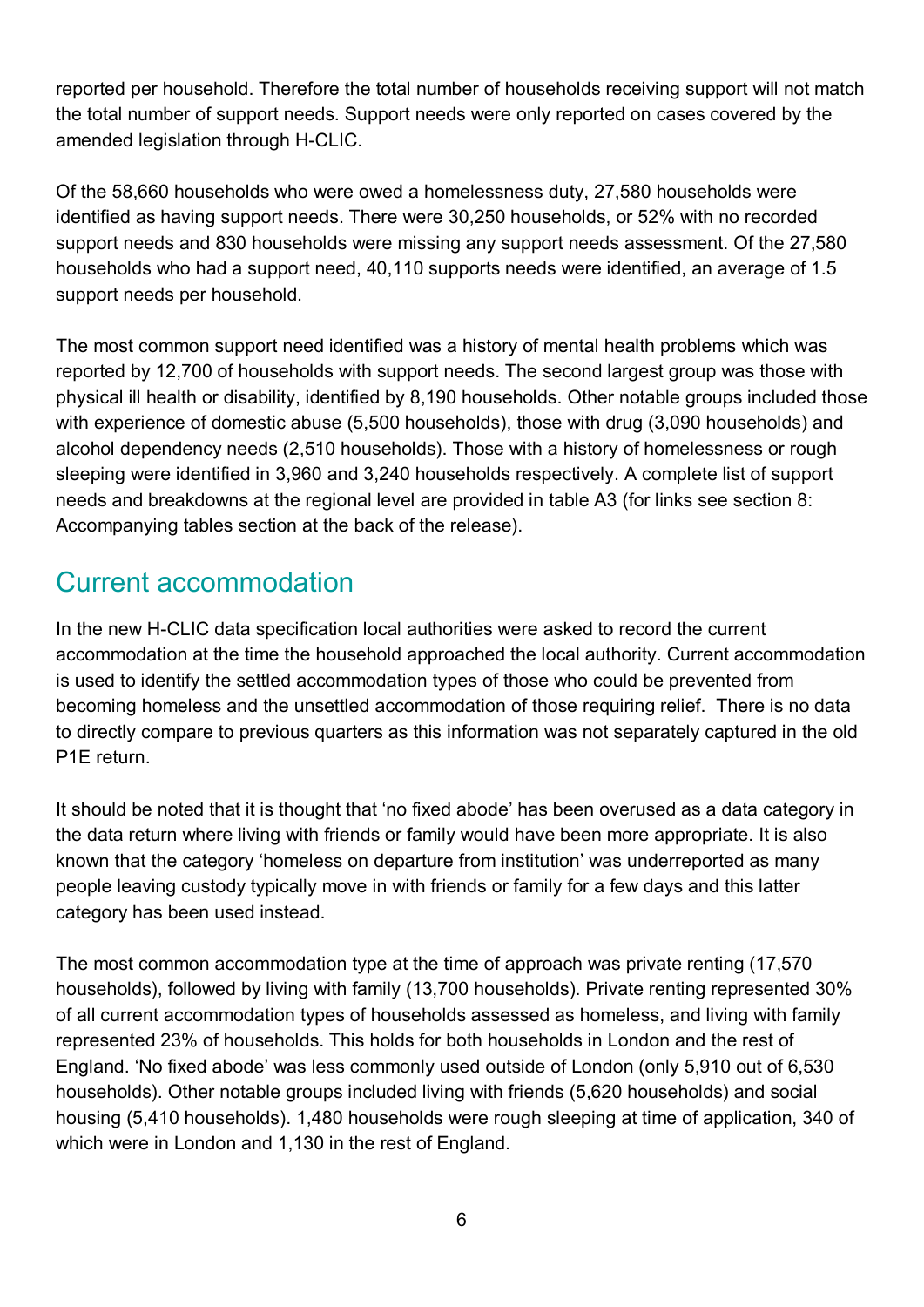#### **Figure 2: Accommodation type at the time of first local authority approach, April to June 2018, England**



## Reason for loss of last settled home

Reasons for loss of last settled home for those owed a statutory homelessness duty; either prevention, relief or main duty is collected under H-CLIC and includes more detailed breakdowns of certain categories. One of the most common reasons for loss of last settled home is the end of an assured shorthold tenancy (AST). ASTs can end for a range of reasons, such as tenant difficulty budgeting, rent increase, reduction in employment income, changes to benefit entitlement, and changes to personal circumstances.

Caution should be taken when comparing any breakdowns to previous quarters as any changes will reflect the expanded population owed a homelessness duty and the nature of those duties, as well as any change in external pressures impacting on the reasons for people becoming homeless or threatened with homelessness.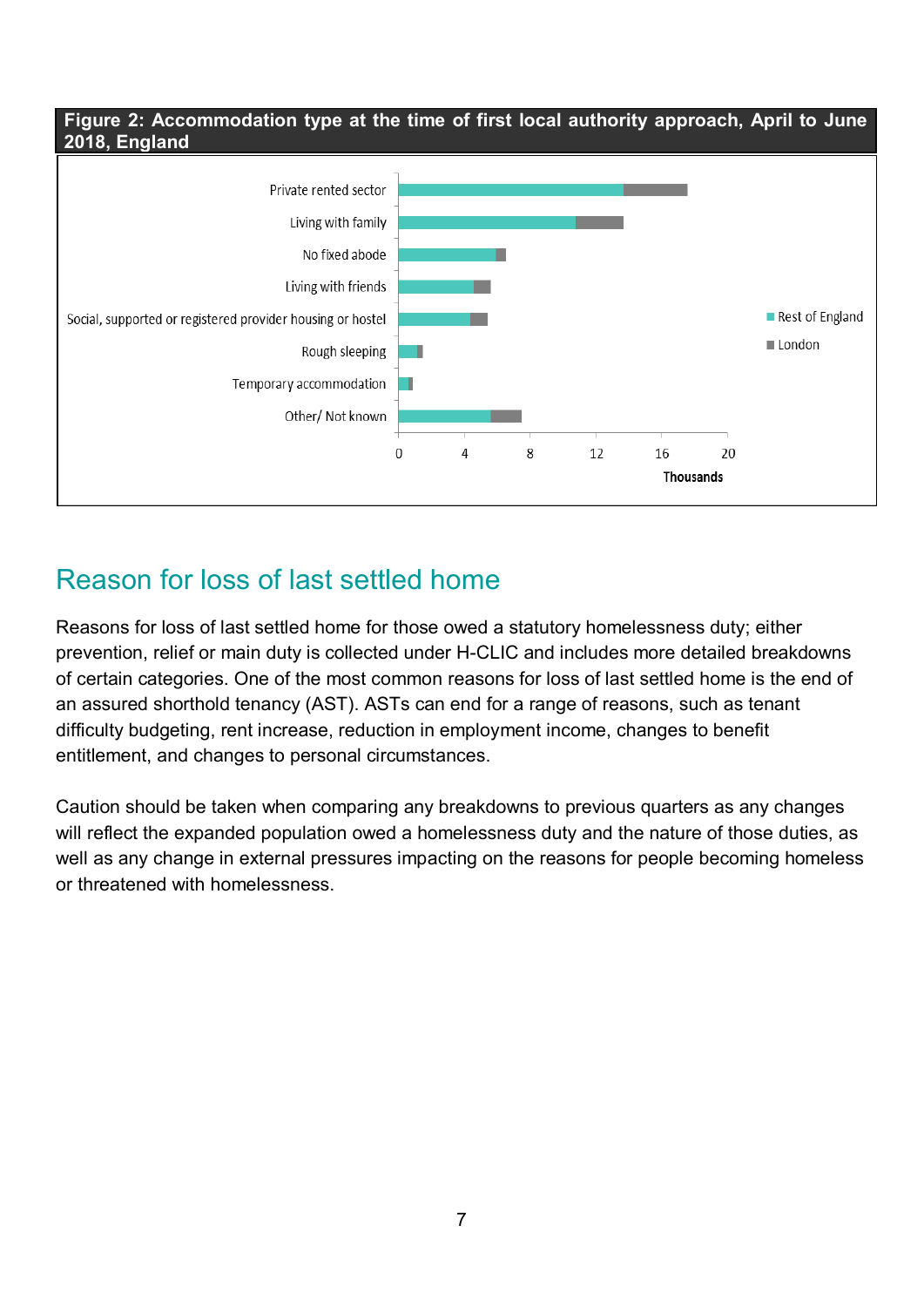

Between April to June 2018, the most common reason for loss of last settled home was termination of an assured shorthold tenancy. This was the main reason for 14,150 households or 24%. The second largest category for was friends or family no longer willing or able to accommodate the household, which was the reason given for 13,090 households or 22% found to be homeless. Family no longer willing to accommodate was the largest of the two categories with 10,490 households in this category.

# 3. Main homelessness duty owed

Since the amended 2017 HRA duties this release reports on the three possible routes from a person approaching a local authority for assistance to being owed a statutory homeless main duty.

Households who approached the local authority on or before the 2<sup>nd</sup> April were still assessed initially for their entitlement to a main duty under the 1996 Act. Some of these assessments were completed during April to June 2018 and are included in this release.

Eligible households who were homeless or threatened with homelessness and assessed as having priority needs before 3<sup>rd</sup> April 2018 were issued with a decision that they were owed a main duty. After this date, a household is first owed a relief duty or a prevention then relief duty rather than the main duty. A main duty decision may be issued on these households but this decision is only being reported after the relief duty ends in this release. The 56 days required for the relief duty to end before a main duty decision takes effect is significant for this quarter as it will mean the figures on decisions will be lower than expected and in future quarters these are likely to change.

[Figure 4](#page-8-0) shows how the total number of households owed a main homelessness duty has changed over time from Q1 1998 to Q2 2018.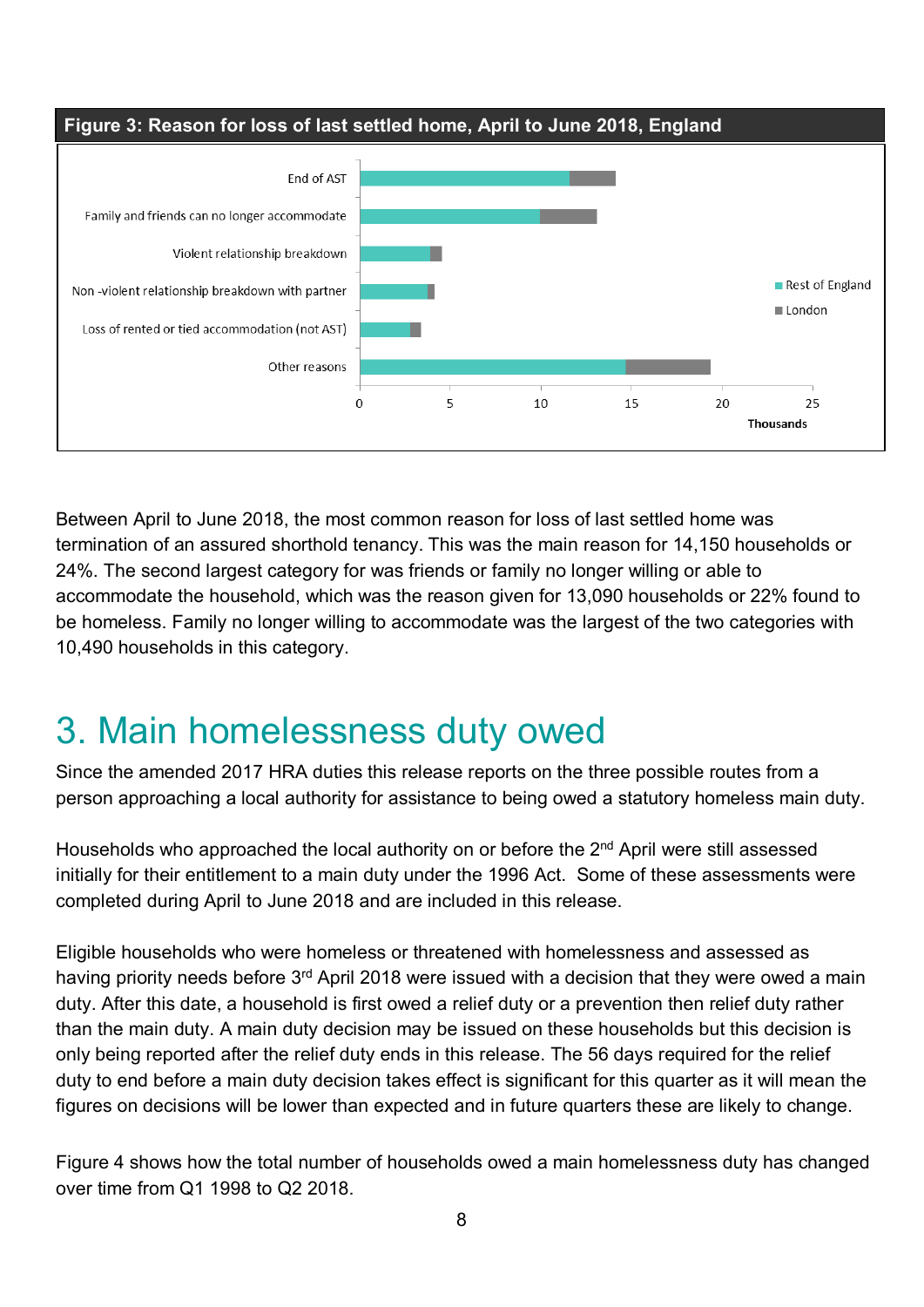<span id="page-8-0"></span>

| Table 1 <sup>4</sup> : Main duty decisions, Q2 2018 |       |  |  |  |
|-----------------------------------------------------|-------|--|--|--|
| Owed a main homelessness duty                       | 6,670 |  |  |  |
| Intentionally homeless and in priority need         | 940   |  |  |  |
| Homeless and no priority need                       | 1,200 |  |  |  |
| Not homeless                                        | 2,820 |  |  |  |

Local authorities made 11,630 main homelessness duty decisions in April to June 2018. This is 57.7% less than in the same quarter 2017. 6,670 households were accepted as owed the main duty, of these 560 had applied for assistance on or after April 3rd and were assisted under the amended legislation, and 6,110 were pre-HRA applicants

Local authorities accepted 6,670 households as owed a main homelessness duty between April to June 2018 this was 50% lower than January to March 2018. Of the 6,670 owed a main homelessness duty, 1,760 were in London, accounting for 26% of the England total.

<span id="page-8-1"></span> <sup>4</sup> See Live Table MD1: Number of households with a main duty decision. Decisions taken by local authorities on applications from eligible households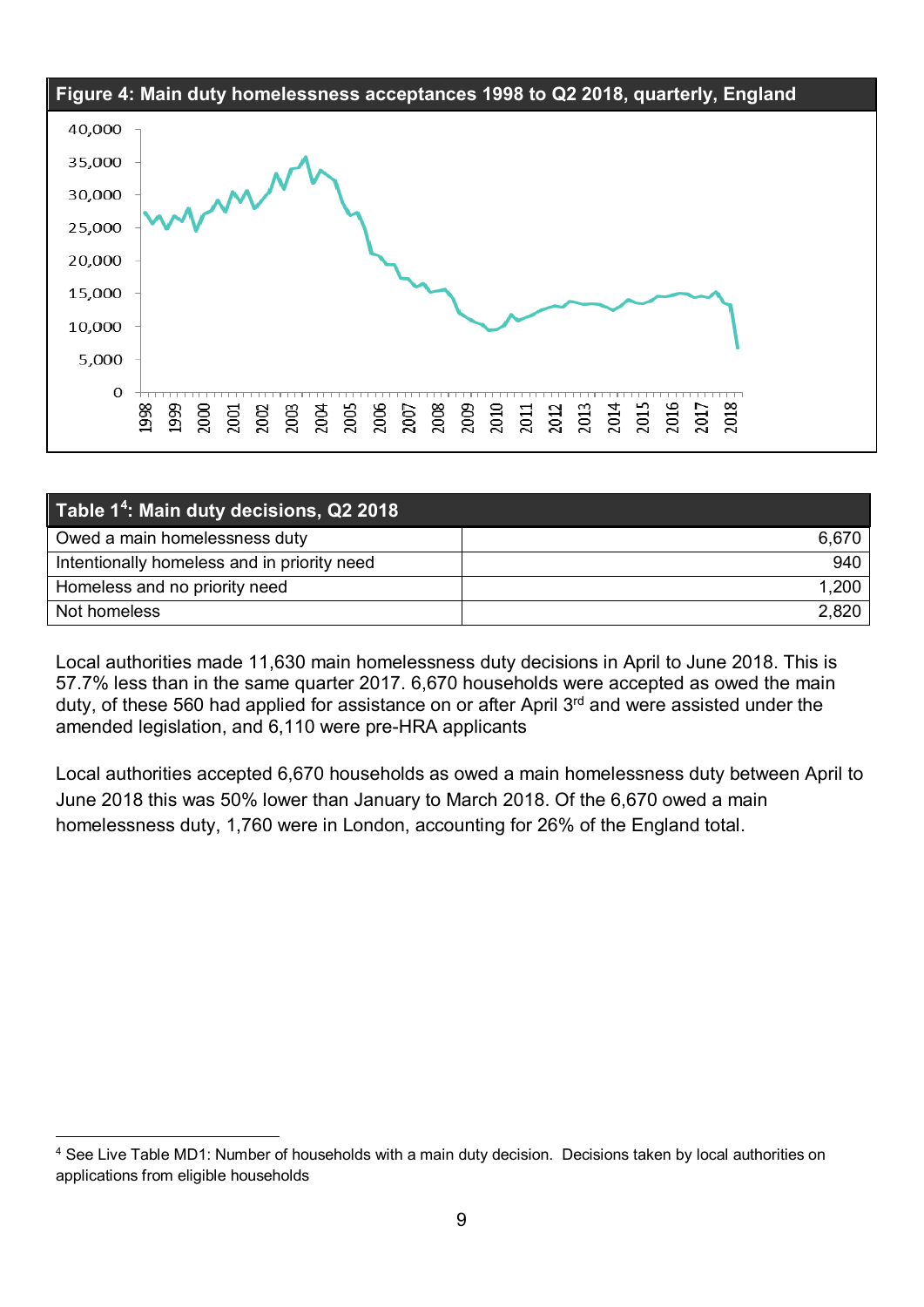

The corresponding figures for London and Rest of England and the percentage changes are shown in [Table 2.](#page-9-0)

<span id="page-9-0"></span>

| Table 2 <sup>5</sup> : Households accepted as owed a main homelessness duty during April to June<br>2018 with comparisons to previous quarter and year, England, London and Rest of<br><b>England</b> |                                      |                               |                      |                               |                      |  |  |
|-------------------------------------------------------------------------------------------------------------------------------------------------------------------------------------------------------|--------------------------------------|-------------------------------|----------------------|-------------------------------|----------------------|--|--|
|                                                                                                                                                                                                       | April - June<br>2018                 | Previous quarter: Jan - March | 2018                 | April - June 2017             |                      |  |  |
|                                                                                                                                                                                                       | <b>Households</b><br><b>Accepted</b> | <b>Households</b><br>Accepted | Percentage<br>change | <b>Households</b><br>Accepted | Percentage<br>change |  |  |
| England                                                                                                                                                                                               | 6,670                                | 13,320                        | $-50%$               | 14,360                        | $-54%$               |  |  |
| London                                                                                                                                                                                                | 1,760                                | 3,380                         | $-48%$               | 4,010                         | $-56%$               |  |  |
| Rest of England                                                                                                                                                                                       | 4,910                                | 9,950                         | $-51%$               | 10,350                        | $-51%$               |  |  |

The number of main homelessness duty acceptances peaked in Q3 2003 at 35,770 before falling to a low of 9,430 in Q4 2009. This quarter the number of main duty acceptances is 6,670, which is a new low. However, caution should be taken before using this number as this number is likely to change in future quarters as the new legislation and reporting systems are established.

# 4. Prevention duties ended

All eligible applicants who are threatened with homelessness within 56 days are owed by the local authority who must take reasonable steps to try and prevent them from becoming homeless. Data in this section concerns the number of duties that ended between April and June 2018, the reason why these duties ended and the activities and accommodation outcomes of those whose

<span id="page-9-1"></span><sup>&</sup>lt;sup>5</sup> Decisions taken by local authorities on applications from eligible households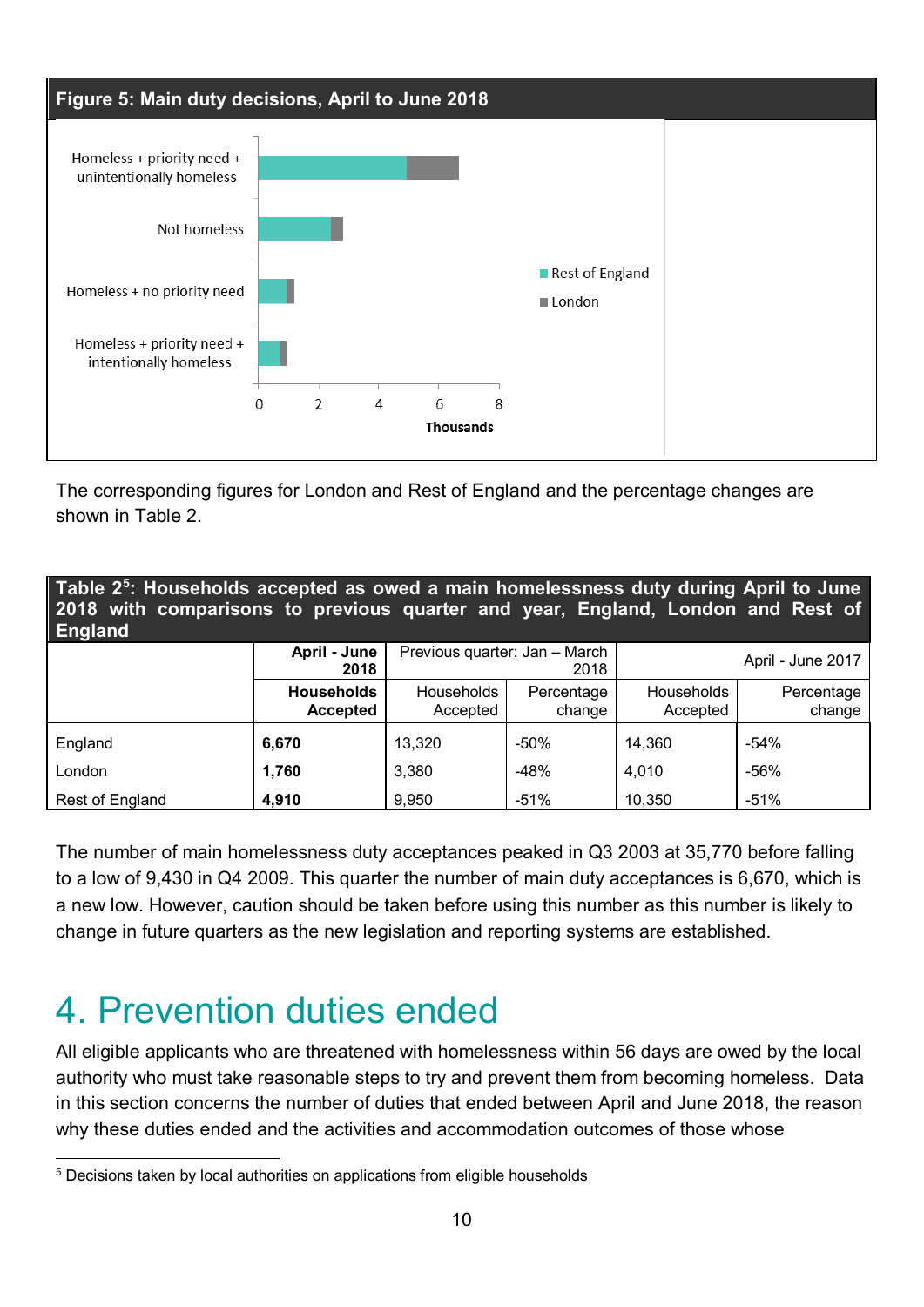homelessness was prevented.

Data on prevention outcomes under new legislation is not comparable to the previous published data on prevention activities

The new prevention duty information is only provided when a homeless application has been taken, an assessment completed and a statutory process followed. Interventions and activities that prevent a household from reaching a point where they need to make a homeless application (sometimes referred to as 'upstream' prevention) are not included within the data. This means that the new data will more accurately reflect action taken to assist people who have reached a point of being genuinely threatened with homelessness within 56 days, as it is drawn from case level information from applications taken.

A number of local authorities have reported issues collecting or reporting accurately on prevention duties. This also means the overall England total is underreported and should be used with caution. The data quality process is covered in more detail under Data quality and coverage in section 9: Technical notes.

Chart 7 shows data on the 10,540 households' whose prevention duty ended between the 3rd April and 30<sup>th</sup> June 2018. Of these 6,700 households, or 64% had secured their existing or alternative accommodation for at least 6 months. 2,160 of households were homeless at the end of the prevention duty and would therefore be owed a relief duty. The prevention duty ended for 60 households because the applicant refused an offer of accommodation, and for a further 50 households that deliberately and unreasonably refused to cooperate with the reasonable steps carried out by local authorities to prevent their homelessness. The prevention duty ended for other reasons for 1,570 households which includes where the authority lost contact with the client, their application was withdrawn or they ceased to be eligible for assistance.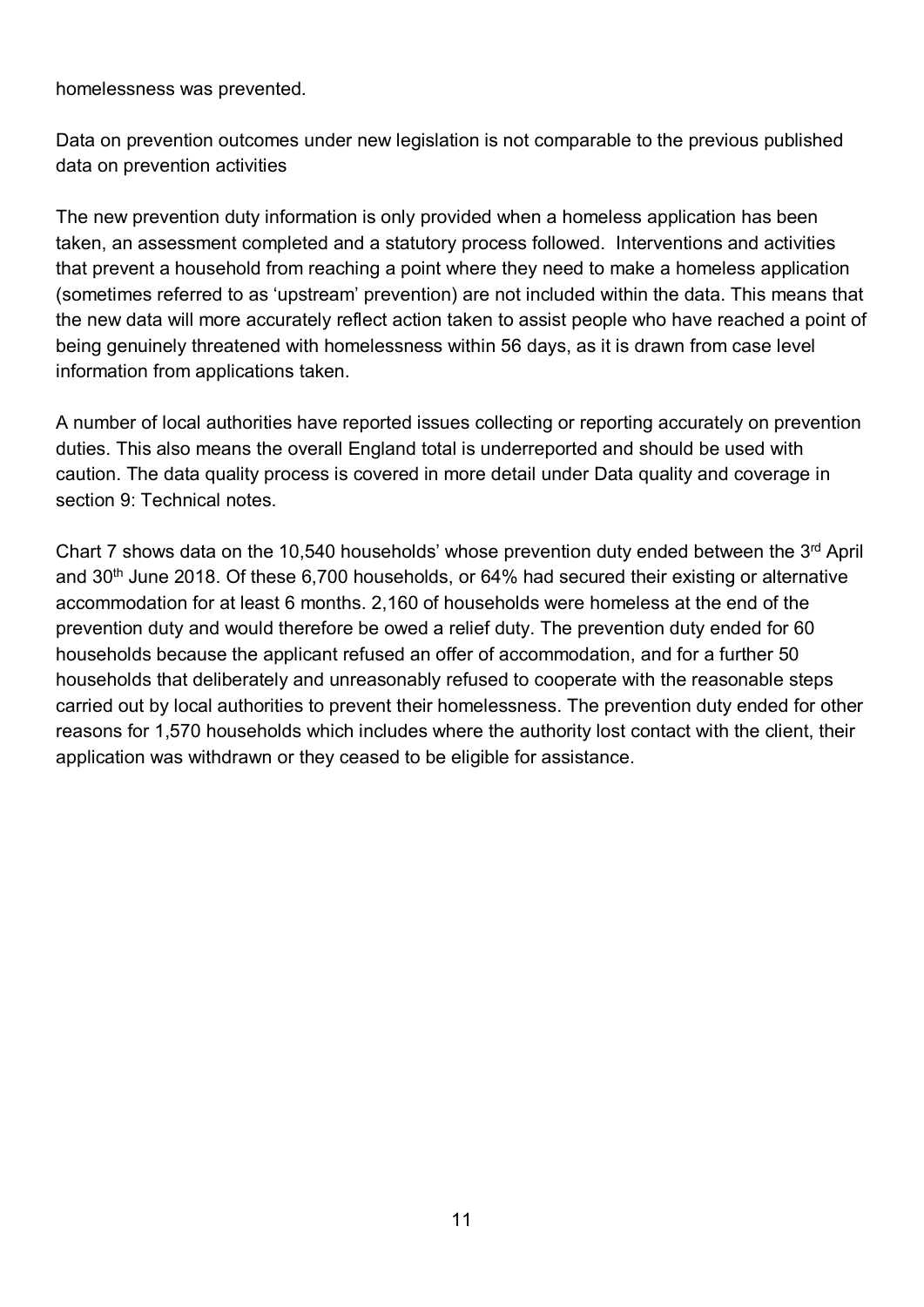

# 5. Relief duties ended

All eligible applicants who are actually homeless are owed a duty to take reasonable steps to try and relieve their homelessness by helping them to secure accommodation that is available for at least 6 months. Data in this section concerns the number of relief duties that ended between April and June 2018, the reason why these duties ended and the activities and accommodation outcomes of those whose homelessness was relieved.

This data is not comparable to the previous data published on relief activities. Previously published relief data was based on activities offered to households at the discretion of local authorities. These activities were discretionary because they were only offered to those who were homeless but assessed as not owed the main homelessness duty, including those who did not have priority need or were intentionally homeless. As all homeless and eligible applicants are now owed duties to try and relieve their homelessness before a main duty decision is reached, there will be an increased in the numbers receiving support to relieve homelessness and in successful relief outcomes.

As this is a new duty and the data systems on which this information is collected and reported is new a number of local authorities have reported issues recording information. These issues range from local authorities recording this information incorrectly, software issues that mean local authorities are unable to report this data or do not export all relevant cases. Local authorities that have highlighted issues that mean their data is underreported are flagged in the associated tables. This also means the overall England total is underreported and should be used with caution.

Of the 7,230 households whose relief duty ended between 3rd April and 30<sup>th</sup> June 2018, 4,100 or 57% of households had secured accommodation for at least 6 months. In 1,240 households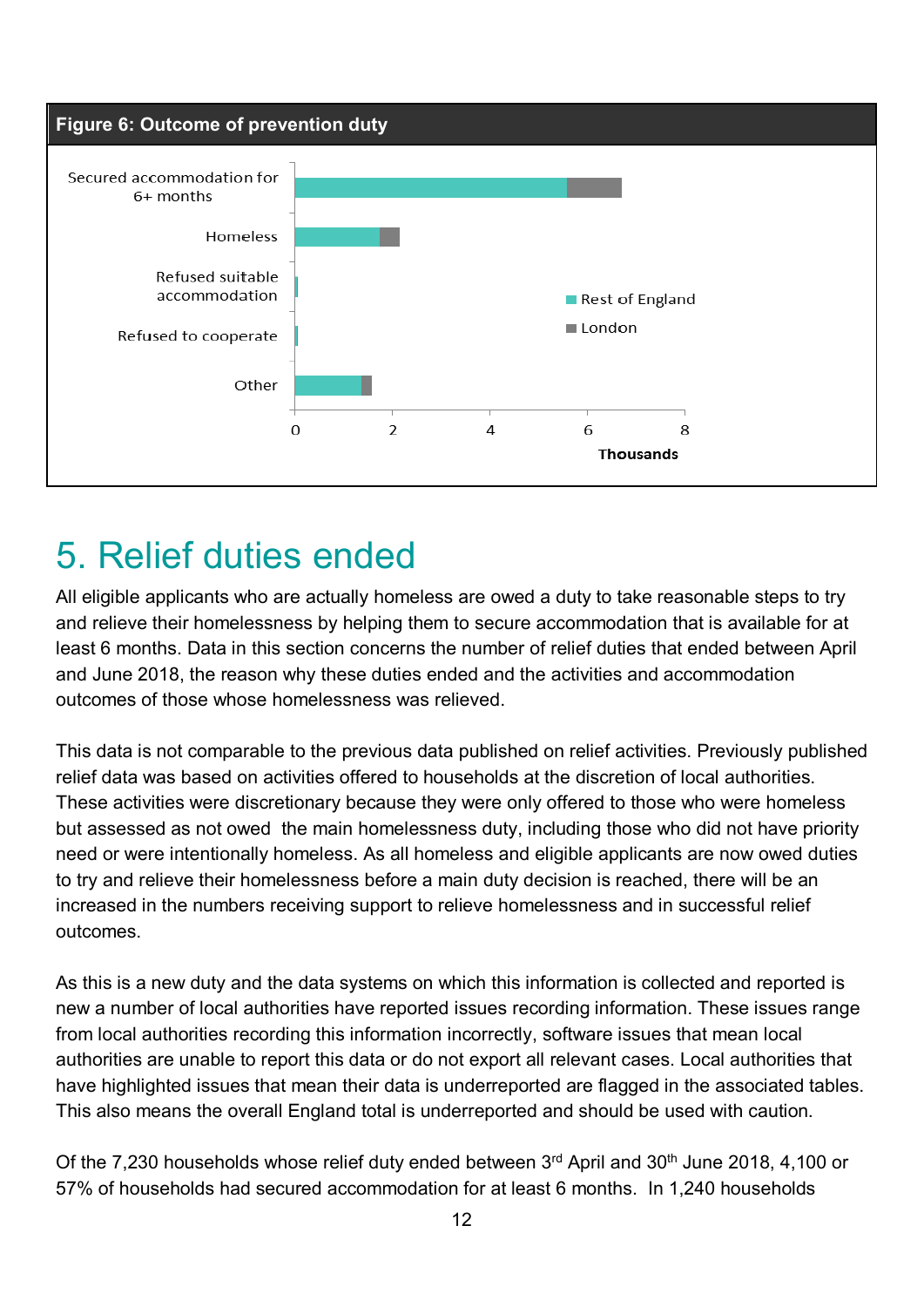(17%), the duty ended because their homelessness had not been relieved within 56 days. For 80 households the homeless duty ended because of a refusal of a final accommodation offer and a further 50 households were served a notice for refusal to cooperate.



# 6. Main duties ended

When a household is accepted as being owed a main duty by a local authority the authority has a duty to ensure that suitable accommodation is available until such time as the duty ends. The main duty can also be brought to an end for other reasons such as the applicant turning down a suitable offer of temporary accommodation or the applicant no longer being eligible for assistance. As main duty decisions and acceptances have fallen this quarter this will have had some impact on the main duties ended. It is not known what impact the change in reporting system had on these numbers and it is likely that these figures will change in future quarters.

A main homelessness duty was ended for 7,830 households in between April to June 2018. This includes those who had previously been in temporary accommodation or had remained, with consent, in their existing accommodation while awaiting alternative accommodation. This is a 22% decrease from 10,070 in the previous quarter and a 18% decrease from 9,530, during April to June 2017.

Of the 7,830 households, 5,840 were provided settled accommodation (75%). Of these 5,080 accepted a "part 6" offer of a tenancy in local authority or housing authority accommodation and 760 accepted a private rented sector offer, made under the Localism Act power. This is down 24% from the figure of 6,710 in the previous quarter. There were 300 households who became intentionally homeless from temporary accommodation while 840 households (11%) voluntarily ceased to occupy temporary accommodation.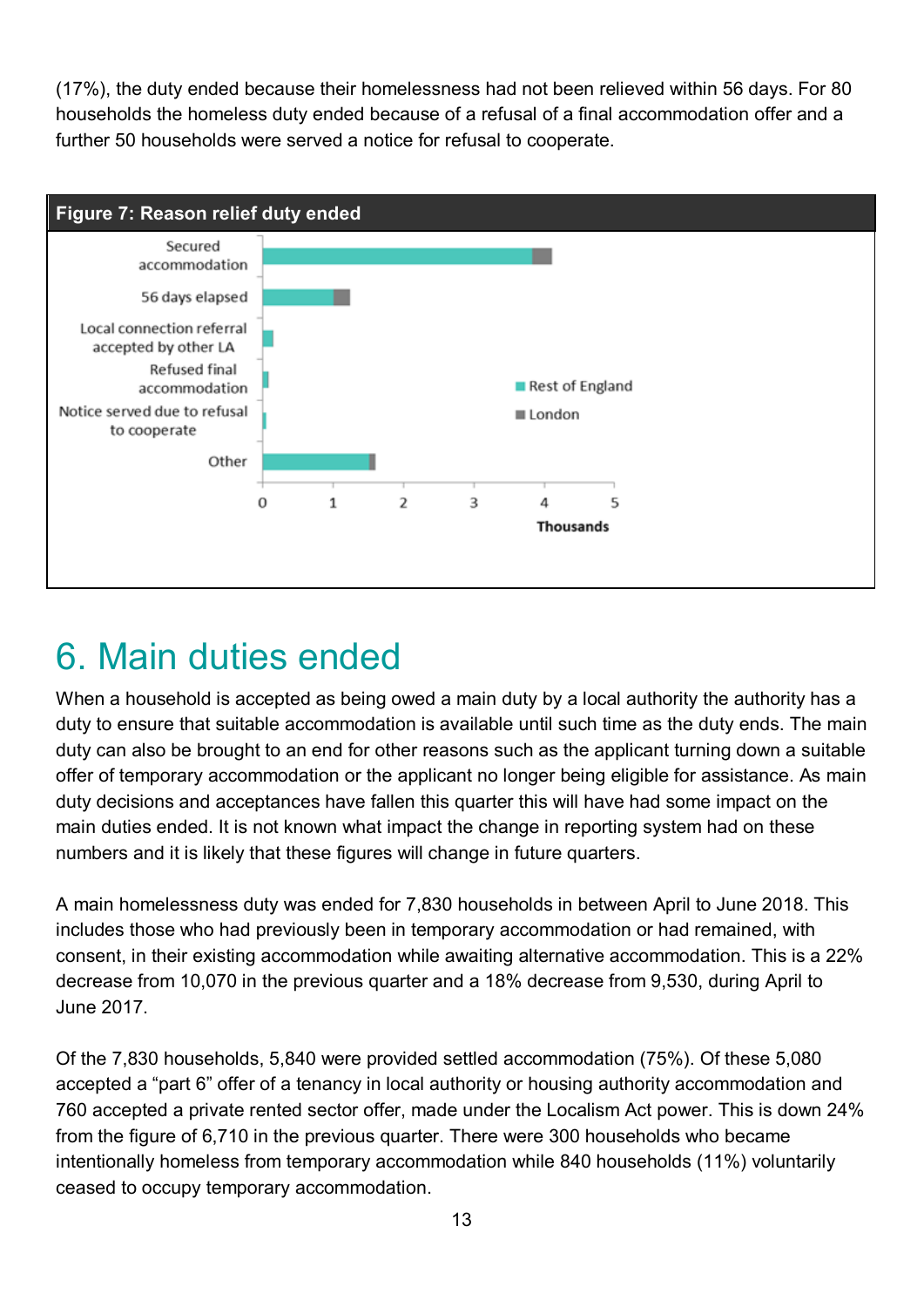# 7. Households in temporary accommodation

Temporary accommodation stock has been reported by local authorities through a combination of P1E and H-CLIC returns this quarter. With the introduction of H-CLIC local authorities have been given a period of time in which to they may continue to report on pre-HRA cases through the P1E, alongside their H-CLIC submissions for new legislation applications. For most local authorities new temporary accommodation placements post 3<sup>rd</sup> April have been reported though H-CLIC and the remainder through the P1E return. For this reason during the 2018/19 financial year temporary accommodation data will still be limited to the P1E aggregations.

The number of households in temporary accommodation is calculated at the end of the quarter. The number represents a snapshot in time (and not the cumulative total over the quarter). This allows for effective comparison between different quarters. The number of households in temporary accommodation includes households which are:

- Provided with interim accommodation until a decision is reached on whether a main duty is owed under a new application or reapplication
- awaiting a decision on whether a referral has been accepted under local connection arrangements
- undergoing a local authority review or county court appeal
- under a relief duty and priority need so eligible for temporary accommodation under amended 2017 HRA legislation.
- Homeless, eligible for assistance and in priority need and owed the main housing duty under 1996 Housing Act
- intentionally homeless and in priority need who are being accommodated for a limited period.

Figures for households in temporary accommodation have been imputed for 27 local authorities whose data had major quality issues, usually resulting from the omission of pre 2017 HRA case data. The remaining data quality issues included different initial assessment or main duty figures or broad unspecified IT issues resulting in the incorrect numbers being entered onto the DELTA system. Further details on these issues are included in the Data limitations section.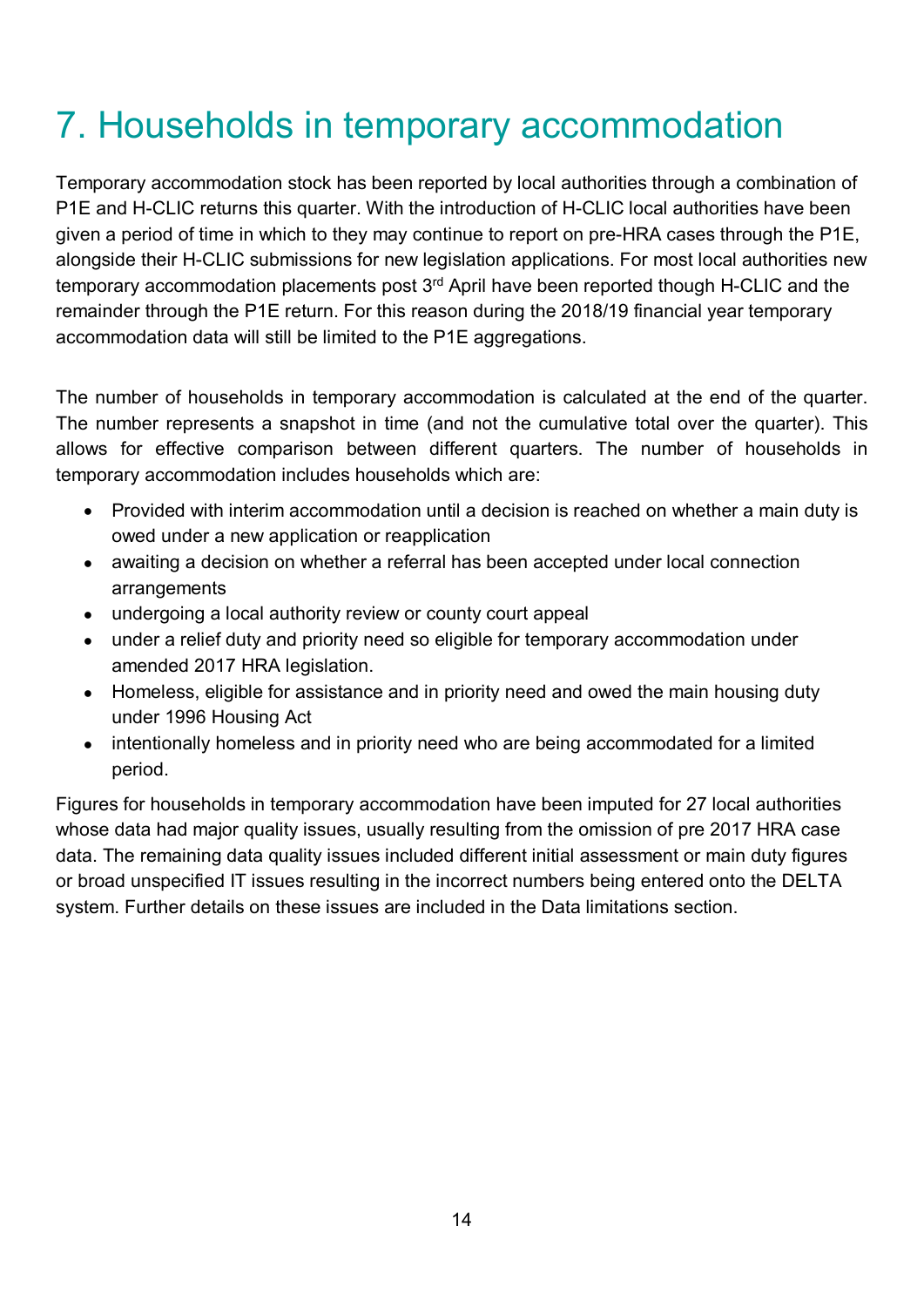

On 30 June 2018, the total number of households in temporary accommodation arranged by local authorities under homelessness legislation was 82,310. This was 5% higher than a year earlier and up 71% on the low of 48,010 on 31 December 2010. In London the number of households in temporary accommodation at 30 June 2018 was 56,560, 69% of the total England figure.

The corresponding figures for London and Rest of England and the percentage changes are shown in [Table 3.](#page-14-0)

<span id="page-14-0"></span>

| Table 3 <sup>6</sup> : Households accommodated in temporary accommodation at 30 June 2018<br>compared to previous quarter and year, England, London and Rest of England |                      |               |                                 |                                      |            |  |  |
|-------------------------------------------------------------------------------------------------------------------------------------------------------------------------|----------------------|---------------|---------------------------------|--------------------------------------|------------|--|--|
|                                                                                                                                                                         | 30 June 2018         |               | Previous quarter: 31 March 2018 | Same quarter last year: 30 June 2017 |            |  |  |
|                                                                                                                                                                         | <b>Households in</b> | Households in | Percentage change               | Households in                        | Percentage |  |  |
|                                                                                                                                                                         | ΤA                   | TA            |                                 | ТA                                   | change     |  |  |
| England                                                                                                                                                                 | 82,310               | 80,720        | 2%                              | 78,540                               | 5%         |  |  |
| London                                                                                                                                                                  | 56,560               | 55,440        | 2%                              | 54,550                               | 4%         |  |  |
| Rest of England                                                                                                                                                         | 25,760               | 25,280        | 2%                              | 24,560                               | 5%         |  |  |

\* Includes revisions made to figures for Southwark, see revised January to March Statistical Release <https://www.gov.uk/government/collections/homelessness-statistics#statutory-homelessness-and-prevention-and-relief>

<span id="page-14-1"></span><sup>&</sup>lt;sup>6</sup> See Live Table TA1: Number of households in temporary accommodation at the end of the quarter by temporary accommodation type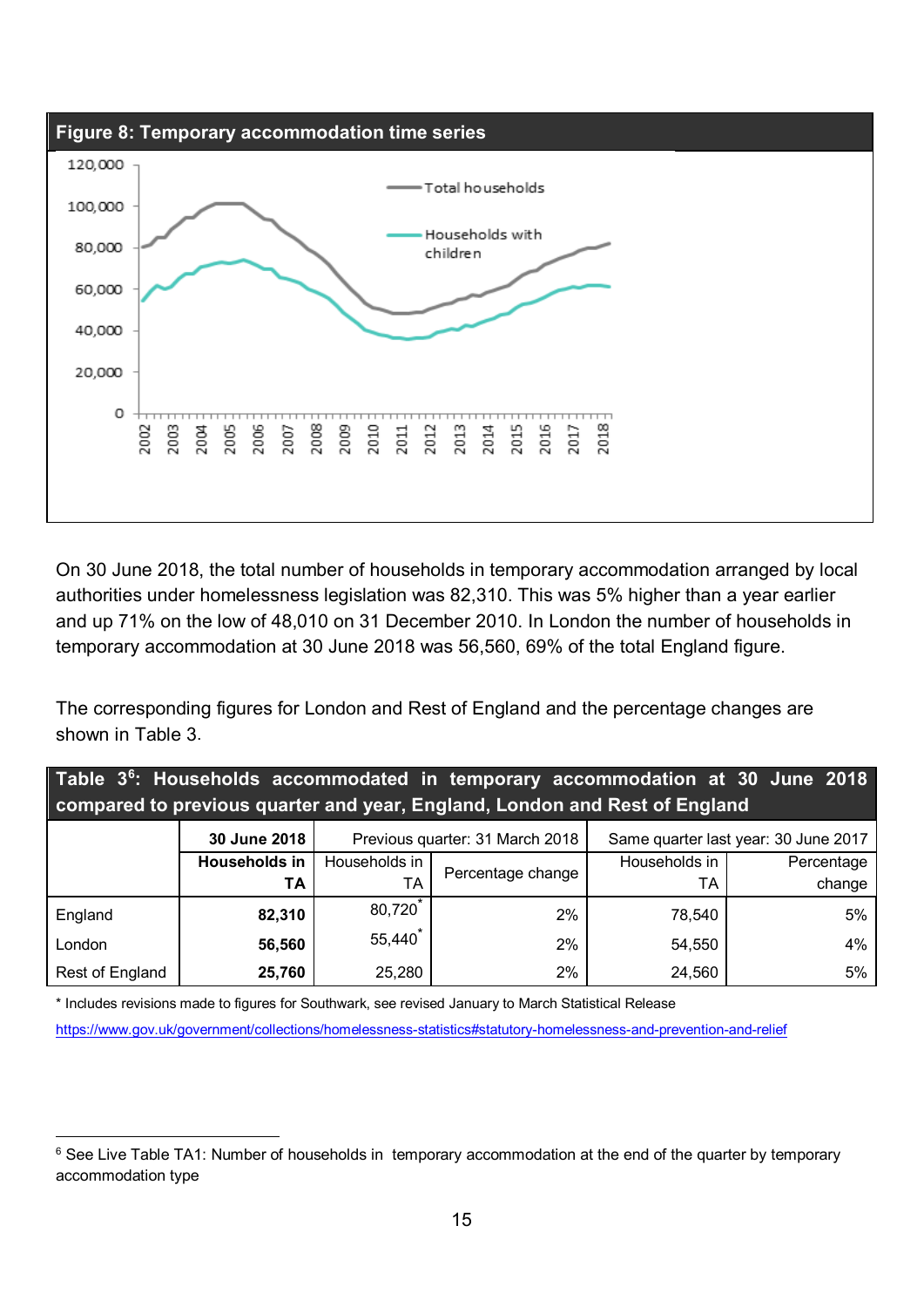Comparing the number of households in temporary accommodation to the population size in an area gives a measure of its use. In England there were approximately 3.5 households living in temporary accommodation per 1,000 households at the end of June 2018. There were approximately 15.5 cases per 1,000 households in London and 1.3 cases per 1,000 households in the Rest of England.

## Types of temporary accommodation

Of the total 82,310 households living in temporary accommodation on 30 June 2018, 69,690 (or 85%) were in self-contained accommodation. There were 123,630 children in temporary accommodation. The average number of children in households in temporary accommodation is 2.1 children. The number of households in temporary accommodation with shared facilities (bed and breakfast and hostels including women's refuges) was 12,630, or 15% of all households. Of the households sharing facilities, there were 6,890 households living in bed and breakfast (B&B) accommodation (privately owned accommodation in which facilities are shared), which is an increase of 6% from 6,520 at the same time last year.

<span id="page-15-0"></span>

[Figure 9](#page-15-0) shows a breakdown of households by temporary accommodation type.

## Households in temporary accommodation by household type

Of the 82,310 households in temporary accommodation on 30 June 2018, 61,480 households included dependent children. Of the 61,480 households with children, 55,480 (90%) were in selfcontained accommodation.

There were 2,560 households in B&B with dependent children, 37% of all households in B&B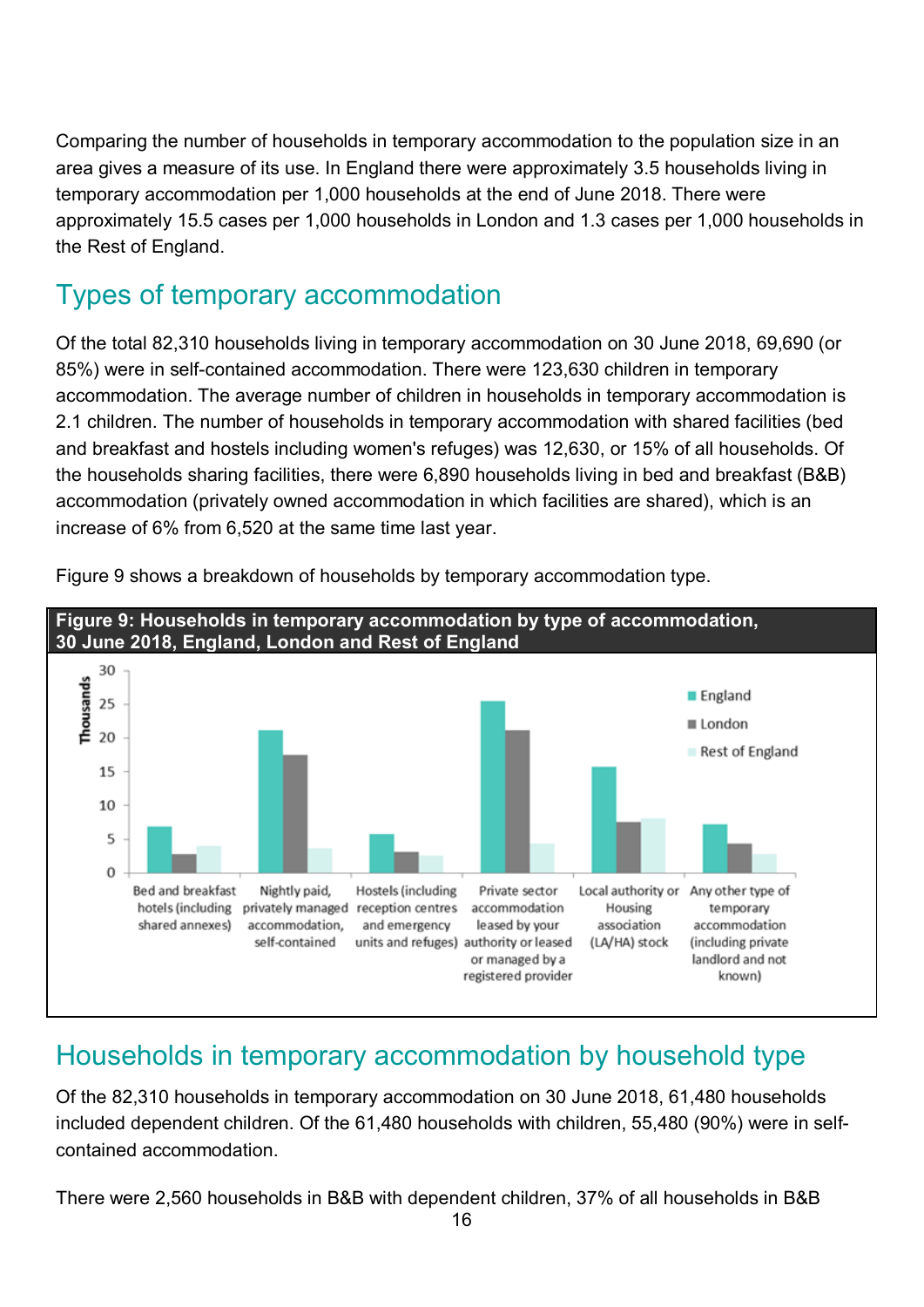accommodation. The number of households with children in B&B is down 3% from 2,640 in the same quarter last year and as a proportion of households, this has reduced by 3 percentage points from 40% in the second quarter of 2017.

Of the 2,560 households with children in B&B, 900 had been resident for more than the statutory limit of 6 weeks. This is up 14% from 790 on the 31 March 2018 and down 25% from 1,200 on 30 June 2017.

The corresponding figures for the previous quarter and same quarter the previous year, and percentage changes, are shown in Table 4.

| Table 4 <sup>7</sup> : Households accommodated in Bed and Breakfast temporary accommodation at<br>30 June 2018 with comparisons to previous quarter and year, England |                   |            |                   |                         |            |  |
|-----------------------------------------------------------------------------------------------------------------------------------------------------------------------|-------------------|------------|-------------------|-------------------------|------------|--|
|                                                                                                                                                                       |                   |            | Previous quarter: | Same quarter last year: |            |  |
|                                                                                                                                                                       | 30 June 2018      |            | 31 March 2018     | 30 June 2017            |            |  |
|                                                                                                                                                                       | <b>Households</b> | Households | Percentage        | Households              | Percentage |  |
|                                                                                                                                                                       | in B&B            | in B&B     | change            | in B&B                  | change     |  |
| Total households                                                                                                                                                      | 6,890             | 6,130      | 12%               | 6,520                   | 6%         |  |
| Households with dependent children                                                                                                                                    | 2,560             | 2,190      | 17%               | 2,640                   | $-3%$      |  |
| Of which: resident for more                                                                                                                                           |                   |            |                   |                         |            |  |
| than 6 weeks                                                                                                                                                          | 900               | 790        | 14%               | 1,200                   | $-25%$     |  |

The number of households in temporary accommodation in another local authority district was 23,640. This is an increase of 1,480 from the figure for the second quarter of 2017.

<span id="page-16-0"></span><sup>&</sup>lt;sup>7</sup> See Live Table TA1: Number of households in temporary accommodation at the end of the quarter by temporary accommodation type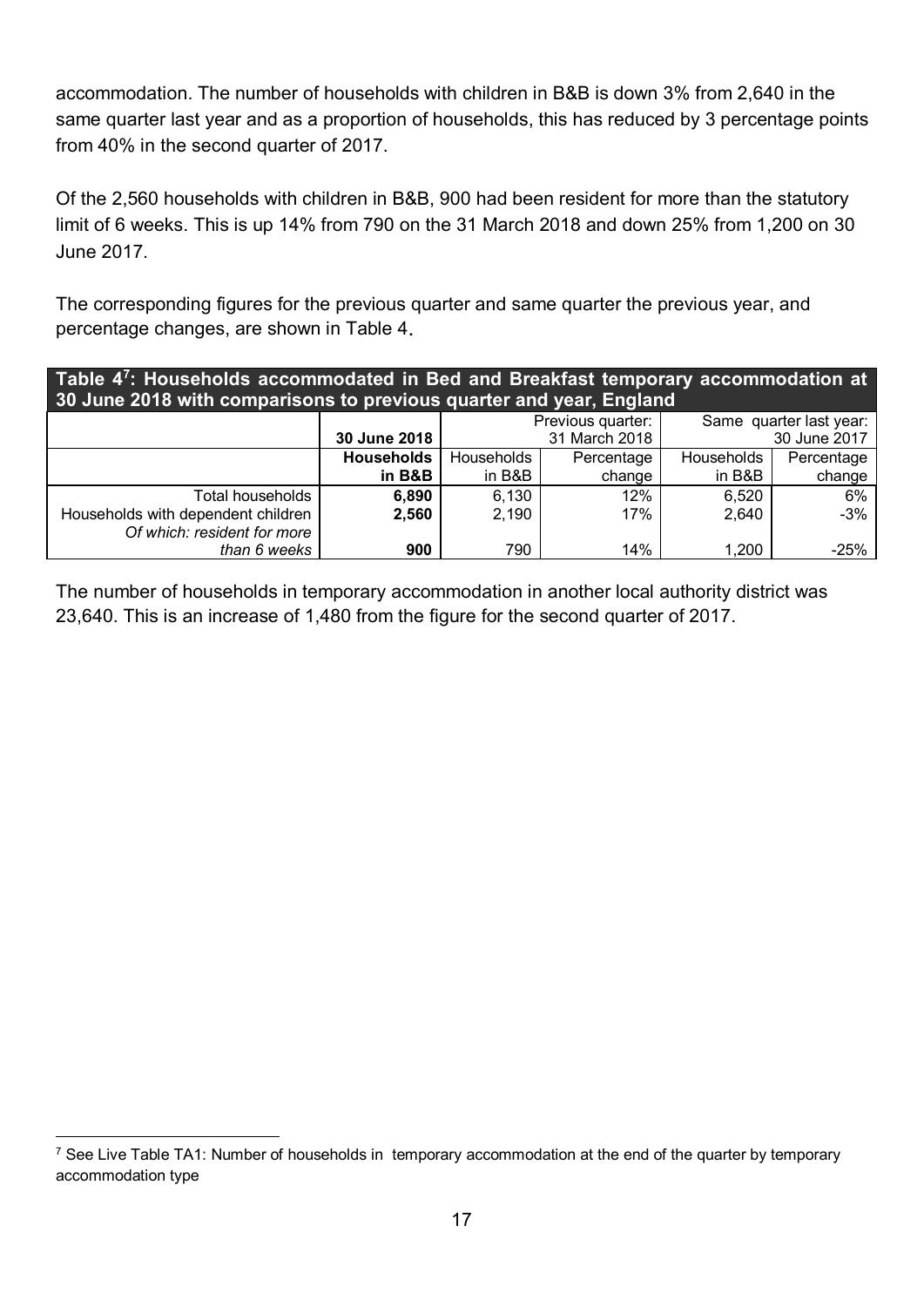# 8. Accompanying tables

Accompanying tables are available to download alongside this release. References to previously published tables are included where comparisons are possible.

#### **Initial decision tables**

**A1:** Initial decision of homelessness duty owed to households

**A2:** Reason for loss of last settled home for those owed a prevention or relief duty - LA

**A2:** Reason for loss of last settled home for those owed a prevention or relief duty – Regional

**A3**: Support needs of main applicant and household members for those owed a prevention and relief duty

**A4**: Accommodation at time of application for those owed a prevention or relief duty – LA

**A4:** Accommodation at time of application for those owed a prevention or relief duty – Regional

### **Prevention duty tables**

**P1:** Number of households by local authority where prevention duty ended and reason the duty ended

**P2:** Number of households by region where prevention duty ended with secure accommodation by accommodation type

**P3:** Number of households by region and the main prevention activity that resulted in accommodation secured

### **Relief duty tables**

**R1:** Number of households where relief duty ended and reason for the duty ending

**R2:** Accommodation outcome for households who have ended the relief duty

**R3:** Main relief activity where relief duty ended with secure accommodation

### **Main duty tables**

**MD1:** Main duty decision for households by local authority

**MD1 TS:** Main duty decisions for households by quarter

**MD2:** Reason the main duty ended by local authority

### **Temporary accommodation tables**

**TA1 TS:** Households in temporary accommodation at the end of the quarter **TA1:** Local authority breakdowns of households in temporary accommodation at the end of the quarter by type

The above tables can be accessed at:

<https://www.gov.uk/government/statistical-data-sets/live-tables-on-homelessness>

Related MHCLG statistical releases are available at: <https://www.gov.uk/government/collections/homelessness-statistics>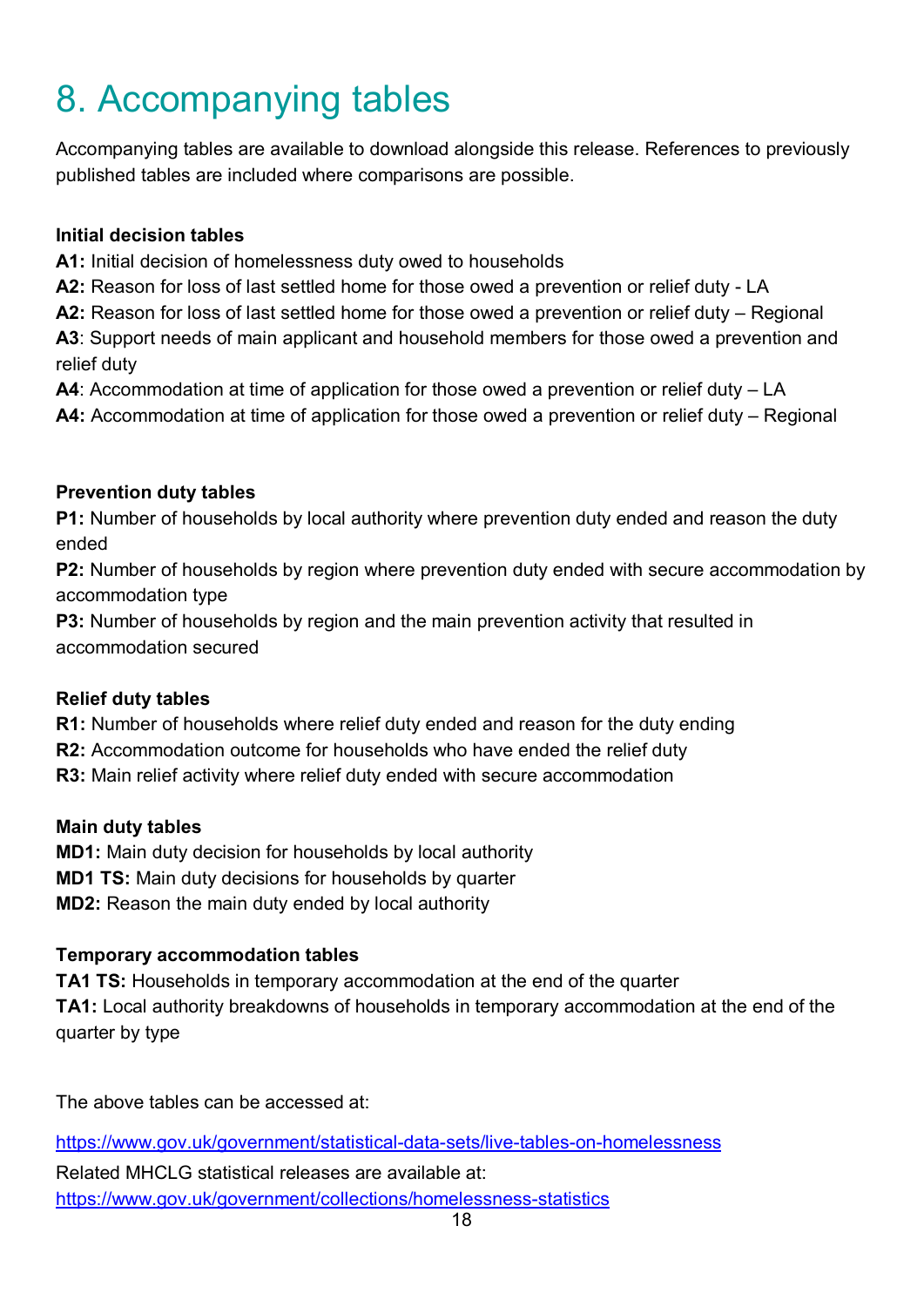# 9. Technical notes

## Data collection and methods

Local housing authorities report their activities under Part 7 of the Housing Act 1996 to the MHCLG by completing the quarterly HCLIC statistical return. HCLIC is an upload of all cases about statutory homelessness and the authority's activities within the legislative framework.

1. Rates per 1,000 households have been calculated using the 2014-based household projections for 2017 produced by the Ministry of Housing, Communities and Local Government. These were published on 12 July 2016 and are available at Table 406 at the following link: <https://www.gov.uk/government/statistical-data-sets/live-tables-on-household-projections>

2. National figures in the text and accompanying tables are presented rounded to the nearest 10 households or applicants. Local authority figures provided in the accompanying Live Tables are unrounded.

3. As much of the data in this release is part of a new data collection and reflects new duties owed under the 2017 amended HRA, most missing data has not been imputed and so the England level totals should be considered a provisional figure that underestimates the total. Where previous data can be used to provide trends. data has been imputed, such as in the temporary accommodation section and main duties owed or ended. However, caution should also be taken with these figures as the larger number of local authorities who have imputed figures this quarter compared to previous quarters have reduced the accuracy of these totals.

## Comparability between H-CLIC and P1E

Some data collected via P1E is **broadly comparable** to data collected via H-CLIC. The number of households in temporary accommodation is intended to be comparable although the new method of reporting means initially any suggestion of recent trends should be made with caution. The definition of main duty acceptances remains the same but the introduction of the new prevention and relief duties means there should be fewer households owed the main duty, and in this first post-HRA release there will be an impact in numbers from the delay to main duty decisions as a result of the new 56 day relief duty. Prevention and relief information collected by H-CLIC cover new legal duties so these are **not comparable** to the activity information collected in P1E.

H-CLIC is a household level data collection and contains **new information not collected in the P1E return**. H-CLIC includes some information on all individuals within the household and not just the main applicant. As H-CLIC is new and still being quality assured this release contains a limited amount of data in order to publish key information activities carried out by local authorities under the new legislation. This release includes numbers of initial assessments, prevention and relief activities, main homelessness acceptances, and the number of households in temporary accommodation. In future MHCLG intend to expand the publication to include more breakdowns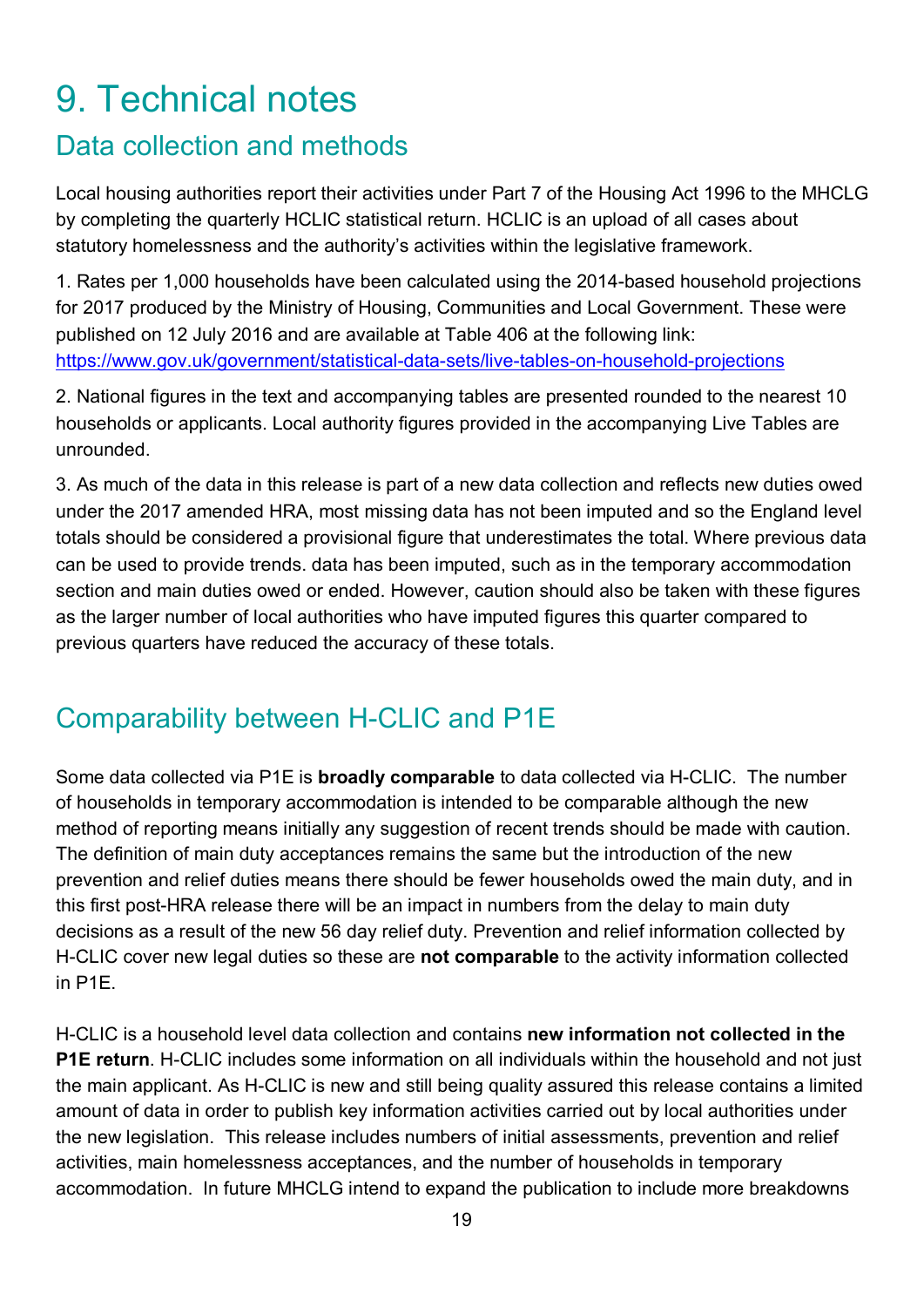on the circumstances and needs of households, reasons for homelessness. Timescales will be determined by the quality of the information received by the Department.

More information and guidance about the H-CLIC data collection can be found:

<https://gss.civilservice.gov.uk/guidances/mhclg-homelessness-statistics-user-forum/>

## Data quality and coverage

All HCLIC returns submitted by local housing authorities undergo thorough validation and crosschecking and late returns are chased to ensure overall response is as complete and accurate as possible.

### **QA principles, standards and checks applied by data suppliers**

Software suppliers started to incorporate the H-CLIC reporting requirement into their case management systems from August 2018 to April 2019. Software suppliers and local authorities were invited to test their XML extracts during May to June 2018. H-CLIC is an XML data submission, uploaded to MHCLG's DELTA<sup>[8](#page-19-0)</sup> data collection system. The DELTA system checks the format of H-CLIC files, and the fields in each case are checked using schema validation tool. The schema checks are XPath coded scripts that test the validity of the data structure. Once the data has been uploaded onto DELTA the values submitted in each case are checked for consistency. Any omitted fields or inconsistent reporting variables are validated and a validation report is produced on the DELTA website. Local authorities reporting this data are required to check and correct the inconsistencies.

Local authorities have been in a continuous dialogue with MHCLG during the first quarter reporting period to ensure validations are working correctly and are understood. A number of issues were corrected during the first quarter and further work is being undertaken by MHCLG to improve this process for future quarters.

### **Producer's QA investigations and documentation**

Case level validations in DELTA are explained with information flags marked against the reportable fields and text validation messages that help local authorities identify the cause of their mistake. Where a combination of errors are flagged MHCLG have produced a validations glossary that helped local authorities understand and correct these errors.

Many software suppliers have incorporated MHCLG's schematron, a validation script run against the xml file, into local authority systems to enable local authorities to identify and fix errors at the point of collection. This allows the administrative officers who collect the information to resolve any issues at source.

After local authorities completed their first H-CLIC submission on DELTA, MHCLG sent out a number of quality assurance reports. Where relevant these reports combined pre 2017

<span id="page-19-0"></span> <sup>8</sup> <https://delta.communities.gov.uk/login>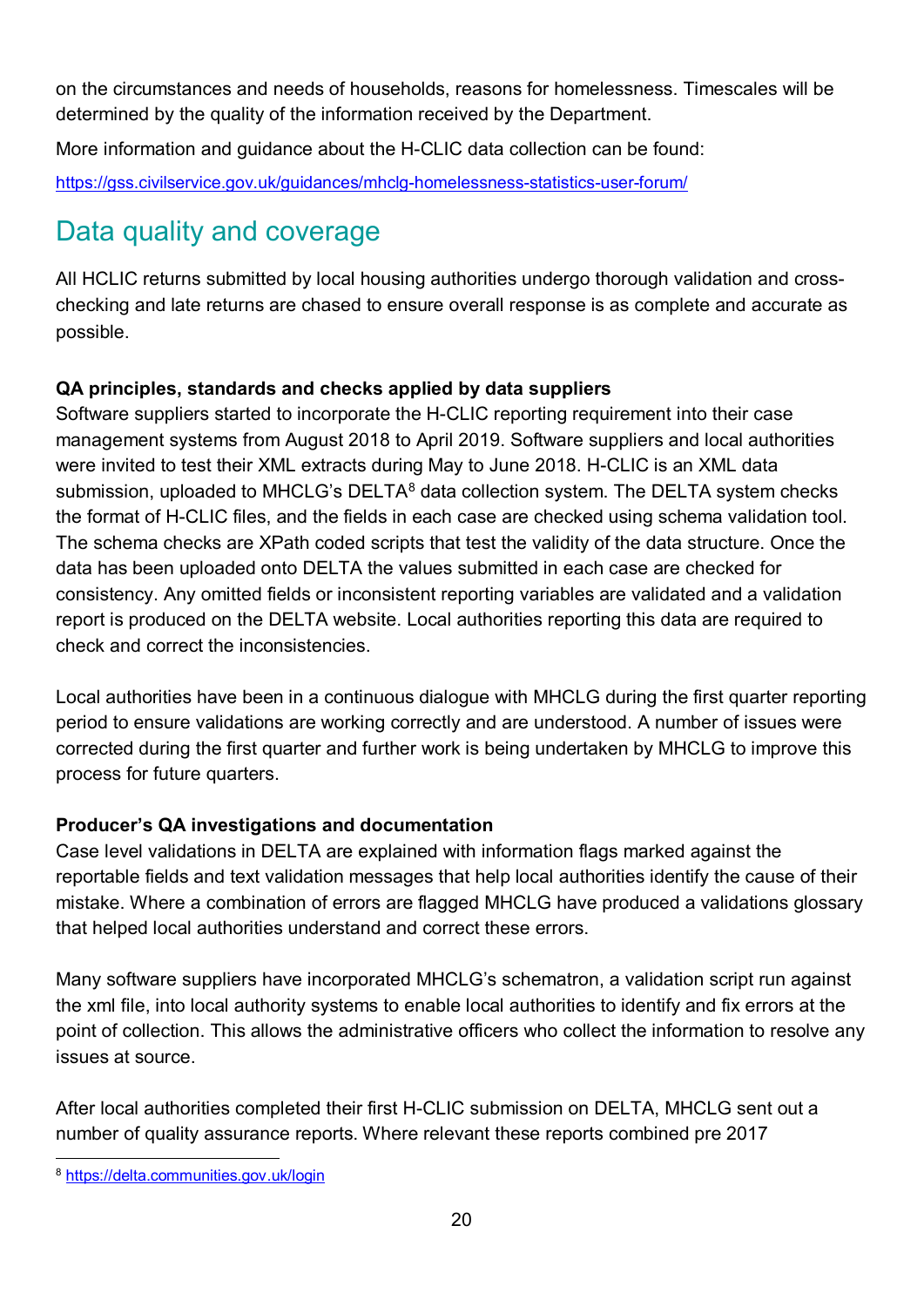Homelessness Reduction Act case updates submitted via the aggregated P1E return with new Act data submitted on H-CLIC. The reports checked for any significant changes against similar fields collected via the P1E and highlighted any possible issues. These quality assurance reports aggregated activity totals for the homelessness duties owed, outcomes, temporary accommodation and a number of other breakdowns. Local authorities were required to check these against their internal reports and on the ground knowledge to sign off their data submission.

For new prevention and relief duties under the 2017 Homelessness Reduction Act and existing main duties, which are expected to change in volume due to the legislation changes, local authorities were noted of changes in volume that affected their ranked position across England. Any significant changes or data artefacts were flagged to authorities with an expectation that these issues would be explained or case data revised to correct for known mistakes.

Some examples of data issues highlighted in the report include:

- Duplicates if some legacy cases were submitted via P1E for April to June 2018 and also some legacy cases were submitted via HCLIC this was flagged as a potential duplicate. The local authority was then contacted to confirm if the submissions were duplicates or separate cases.
- Comparing the January to March 2018 temporary accommodation figures with the April to June figure.
- Checks for missing sections or fields when no relief activity or prevention activity was reported at the local authority level or where the people and temporary accommodation sections contained few or no items

During the quality assurance process a number of authorities raised concerns with their submission. MHCLG's homelessness statistics team worked with these authorities and their software suppliers to resolve any incorrectly formatted data, data omissions or misunderstanding of the data requirement. Lessons were learned throughout the process and guidance documentation, new documentation, test sites were all made available to continually improve the quality of all local authority submissions.

The quality assurance process and additional three months spent improving data quality for the first quarter has significantly improved the data in this release. However, in order to ensure data is of a publishable standard the data in this publication is reduced versus previous quarters.

### **Coverage**

The latest quarter's figures are based on full or partial returns for 322 out of 326 local authorities (98% response rate). Complete temporary accommodation data was provided by 299 (92%) local authorities. The temporary accommodation data for the remaining 27 local authorities was estimated using previous quarter's returns and a quarter on quarter change observed in three groups of local authorities: London boroughs, shire districts and other local authorities.

239 local authorities signed off their data with few or no errors remaining. 29 local authorities did not respond to our request to sign off their data but few issues were identified by MHCLG. The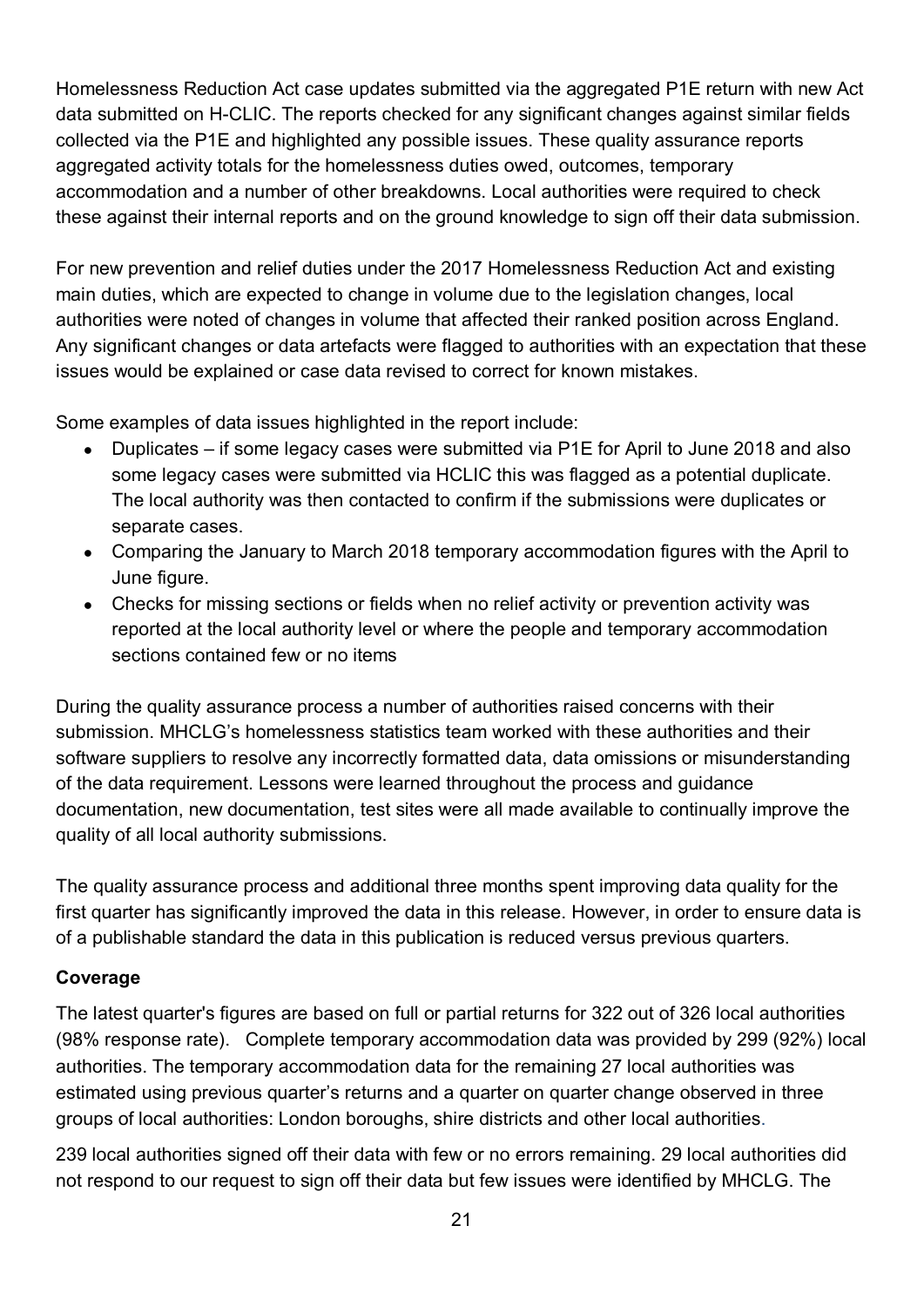remaining 52 local authorities raised data quality concerns of which 1 did not consider their data good enough to be included in the publication and the other did not consider aspects of their return to be good enough for publication.

The Ministry of Housing, Communities and Local Government's statistical quality guidelines are published here:

[https://www.gov.uk/government/publications/statistical-notice-MHCLG-quality-guidelines.](https://www.gov.uk/government/publications/statistical-notice-dclg-quality-guidelines)

### Data limitations

### **Initial assessments**

Initial assessments include information on the new prevention and relief duties as assessed at the point of application. Applicants who were assessed as being owed a prevention duty at their initial assessment and were subsequently owed a relief duty are only reported as owed a prevention duty during this release.

Assessment data is not comparable with the homelessness decisions figures reported in previous statistical releases. This is because amendments to legislation, as introduced by the 2017 HRA, have introduced new duties that mean more people will be eligible for assistance out of homelessness from local authorities.

6 local authorities were unable to provide initial assessment information. Comparisons with previous number of duties accepted indicates that the impact of this is small (a 4% increase in the figure reported in this release for initial assessments). As local authorities adjust to the new system of collecting data, figures may be misreported. For example, 25 local authorities reported a large proportion of the 'not threatened with homelessness' cases, incorrectly logging 'advice only' cases that were never formally issued a not homeless decision under this category. 19 local authorities reported some cases where household was not eligible, yet owed a prevention or relief duty. 12 local authorities provided cases where the assessment dates were within the reporting quarter but assessment outcome was missing. Where ineligible was noted and duties were reported to have been carried out these activities are included in the statistics. However, because of concerns about the accuracy of this information eligibility information has been excluded from the release.

#### **Prevention and relief**

It should be noted that the prevention and relief data in this release cannot be compared with the prevention and relief activity reported in previous statistical releases based on the P1E returns and provided under the pre HRA 1996 Act. Through the P1E local authorities were able to report all cases where homelessness was prevented, whether or not a homelessness application had been taken. Data submissions included, for example, households who had been provided with assistance through a third party organisation funded by the Council to provide services that helped to prevent homelessness, such as money advice services. Prevention data reported in this release are based on case level information on homelessness applications, and does not include 'upstream' prevention activity that resulted in no homelessness application being necessary.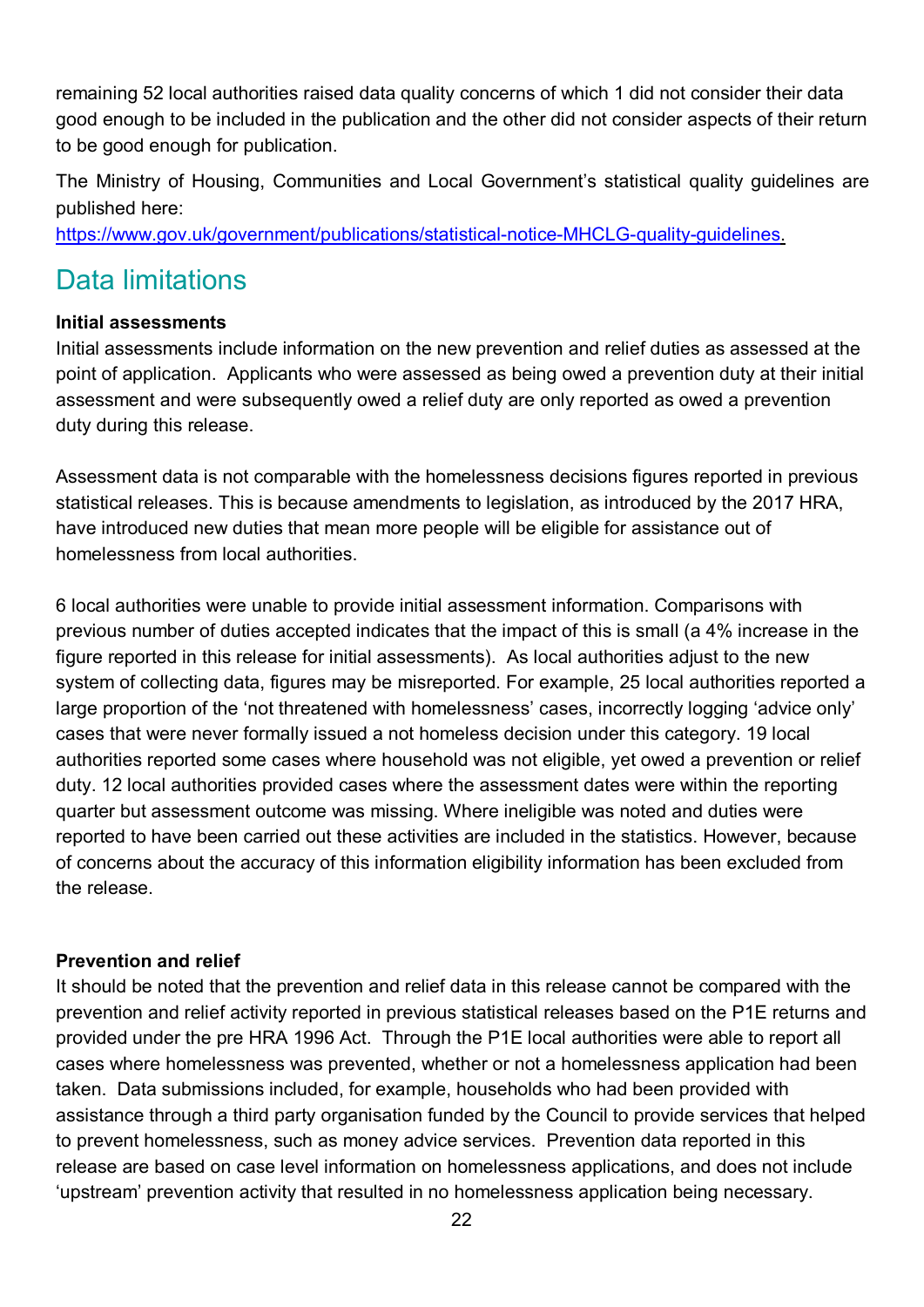The England total in this release is a provisional figure and is highly likely to be underreported and possibly revised in future publications. It is not possible to fully determine the completeness of the information in this release as it is not possible to benchmark against previous quarters. Data from the 6 local authorities who failed to provide any H-CLIC data have been omitted from this release. Feedback from local authorities who did provide data suggests that prevention and relief activities may be underreported in this publication, caused by issues with their new software extracting and uploading such data. Many local authorities and software suppliers were able to correct these issues but others remain. 4 local authorities did not report any prevention activity during the quarter and 10 local authorities did not report any relief activity.

Furthermore, some local authorities inconsistently filled in certain sections of their returns. For example, 13 local authorities reported preventions in some cases where households were assessed as not threatened with homelessness. 25 local authorities reported prevention activity in cases where relief duty was owed. 14 local authorities reported relief where households were owed a prevention duty but no prevention took place or prevention was successful.

#### **Main duties ended**

Main duty end reasons were reported through a combination of the P1E and H-CLIC last quarter.

As with prevention and relief sections, comments from local authorities suggest that figures in this section may be underreported. Minor errors have also been identified in some local authorities' returns.

#### **Temporary accommodation**

Temporary accommodation stock has been reported by local authorities through a combination of P1E and H-CLIC returns this quarter: 17 did this through H-CLIC, 228 did this through P1E and H-CLIC and 54 did this through P1E. Complete temporary accommodation data was provided by 299 (92%) local authorities. A further 23 local authorities did provide a return but their totals have been omitted from the release due to quality concerns that placements may have been underreported or double reported that despite attempts by MHCLG to resolve these, the data was never verified by local authority. In these cases the figures have been imputed. Temporary accommodation for the remaining 4 local authorities was not reported at all and was also imputed.

Some authorities were unable to distinguish between pre and post HRA applicants placed in temporary accommodation

Double counting of temporary accommodation placements was a risk when collecting information in this way. However, the likelihood of this occurring was low because temporary accommodation placement data is usually linked to a payments database and records are kept up to date by the local authority to eliminate overpayments. Any local authority that submitted data across two systems were checked for the placement dates in H-CLIC and overall totals versus the previous quarter, when only P1E was reported. Where double reporting was suspected local authorities were approached to explain their mechanism for reporting these cases so that the duplicates could be omitted from either the P1E or H-CLIC return.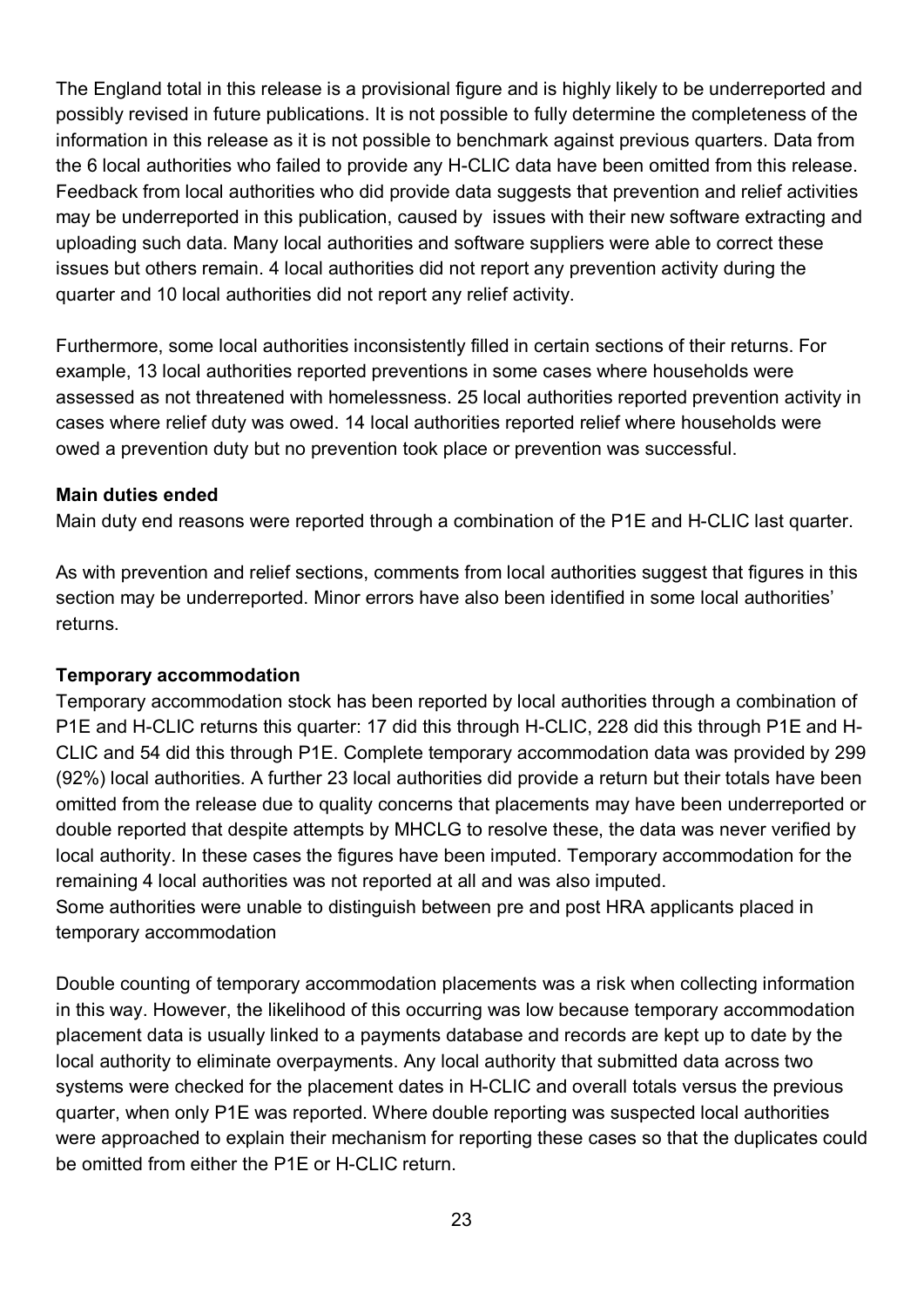During the transition from P1E to H-CLIC as part of the QA process local authorities were asked to verify their households in temporary accommodation. There were a number of inconsistencies identified in the way local authorities reported these numbers. Some local authorities omitted anyone in temporary accommodation whose main duty had been discharged and other local authorities did not. 147 cases were omitted from the temporary accommodation data because the main duty had discharged. Over 85% of temporary accommodation is still being reported through P1E and the method varies by local authority. As a result, caution should be taken when using and interpreting the temporary accommodation data, especially when comparing data to previous quarters based on the P1E returns. In terms of comparisons, it should also be noted that the temporary accommodation figures remain the most consistent with historical data.

### Related statistics

The data in this release are used to identify the broad characteristics and circumstances of those households affected by statutory homelessness. Statutory homeless data does not directly provide a definitive number of people or households affected by homelessness in England. The term "homelessness" is much broader than statutory homeless and has a number of interpretations.

It is difficult to provide an accurate estimate of all homelessness across England. Data used to compile any estimate is collated from different datasets, which sample different subsets of the population over different time frames. Any estimate of homelessness in England will collate datasets that are not discrete from one another, which means some individuals may have been included more than once in the estimated total.

MHCLG produce other statistics releases that can help build up the wider homelessness picture. The English Housing Survey published data on the number of concealed households in England. These are additional adults in a household who wanted to rent or buy but could not afford to do so.

The EHS 2015-16 report can be found here:

[https://www.gov.uk/government/uploads/system/uploads/attachment\\_data/file/627151/Future\\_hom](https://www.gov.uk/government/uploads/system/uploads/attachment_data/file/627151/Future_home_owners_full_report.pdf) [e\\_owners\\_full\\_report.pdf](https://www.gov.uk/government/uploads/system/uploads/attachment_data/file/627151/Future_home_owners_full_report.pdf)

The number of people owed a homelessness duty will include some but not all people rough sleeping. MHCLG conduct an annual single night snapshot of rough sleeping each autumn and publish this separately. The latest 2017 statistics show that rough sleeping in England is estimated at 4,751 individuals. Further breakdowns can be found at: <https://www.gov.uk/government/statistics/rough-sleeping-in-england-autumn-2017>

The CORE social lettings includes publishes data on those moving from homelessness into Local Authority/ Private Registered Providers. The CORE social lettings publication can be found here: <https://www.gov.uk/government/collections/rents-lettings-and-tenancies>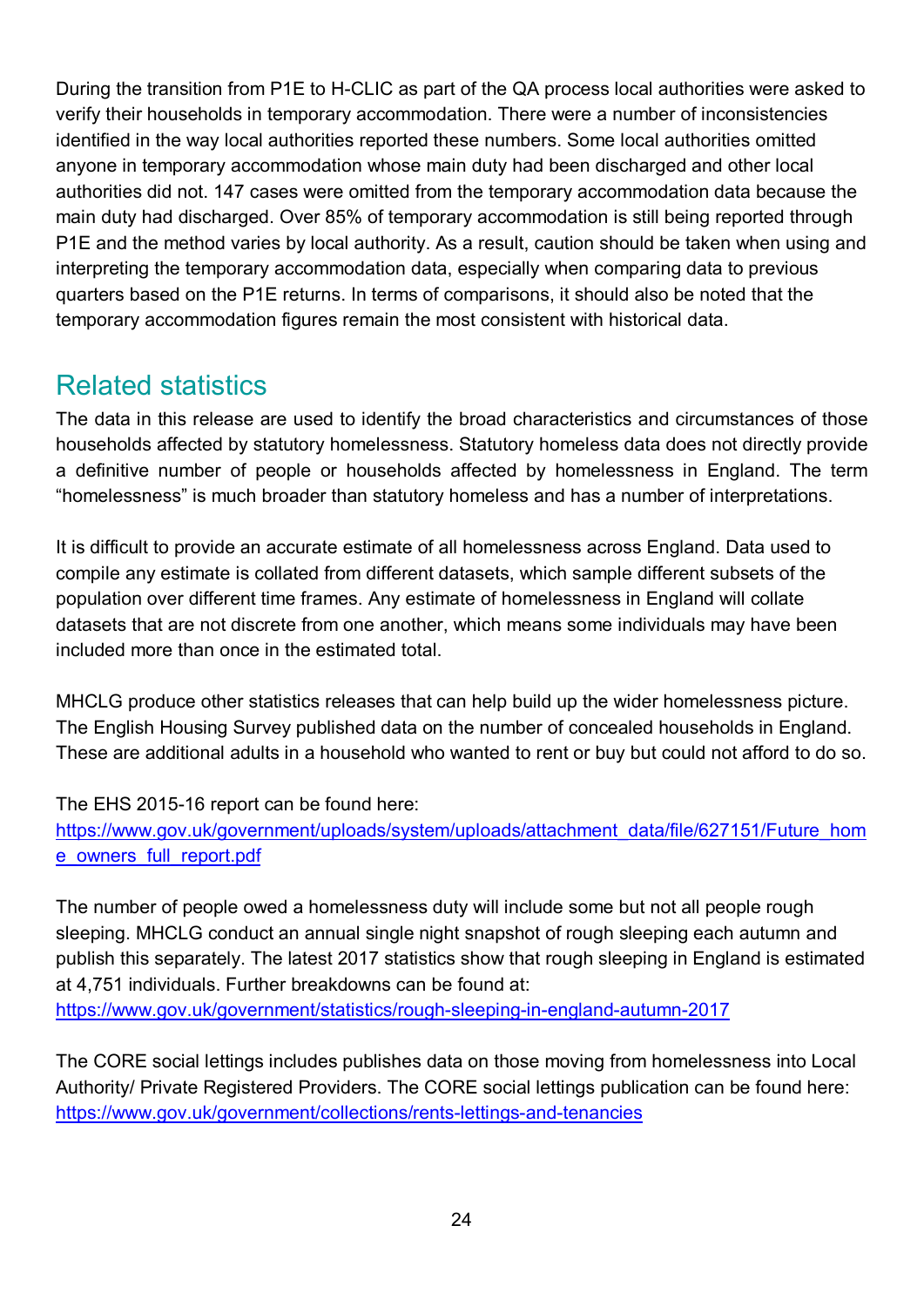## **Definitions**

**Eligibility:** An ineligible applicant is excluded from homelessness assistance because they are a person from abroad who is subject to immigration control, who does do not fall within a category of people from abroad prescribed within regulations made by the Secretary of State as being eligible. Eligibility is an extremely complex aspect of the legislation, and more information is available in Chapter 7 of the Homelessness Code of Guidance.

**The Homelessness Reduction Act (HRA) 2017:** This act commenced on April 3 2018, and amended Part 7 of the Housing Act 1996 ("the 1996 Act"), and the Homelessness (Suitability of Accommodation) (England) Order 2012. It placed duties on local housing authorities to intervene at earlier stages to prevent homelessness and to take reasonable steps to help those who become homeless to secure accommodation. The HRA provisions require local housing authorities to provide homelessness advice services to all residents in their area and expands the categories of people who they have to help to find accommodation. A Code of Guidance on the homelessness legislation, updated to incorporate the requirements of the Homelessness Reduction Act 2017, is available at: https://www.gov.uk/guidance/homelessness-code-of-guidance-for-local-authorities.

**Threatened with homelessness:** Following the introduction of the HRA, an applicant is threatened with homelessness if it is likely they will become homeless within 56 days, or if they have been served with a valid Section 21 notice to end an Assured Shorthold Tenancy which expires within 56 days. . Prior to the introduction of the HRA an applicant was accepted as owed duties if they were threatened with homelessness within 28 days.

**Prevention Duty** The new prevention duty is owed to eligible households threatened with becoming homeless within 56 days, The duty is owed irrespective of local connection, priority need or intentional homelessness, and lasts for up to 56 days. The local authority may choose to extend the prevention duty beyond 56 days if the applicant has not yet become homeless, in order to continue activities to prevent their homelessness. The duty is to take reasonable steps to prevent the applicant from becoming homeless. These steps are set out in a personalised housing plan which is, wherever possible, agreed with the applicant.

**Relief Duty** The new relief duty is owed to eligible households who are actually homeless, irrespective of priority need or intentional homelessness, and lasts for up to 56 days. The local authority may only extend the relief duty beyond 56 days if the is not owed the main homelessness duty. The duty is to take reasonable steps to relieve the applicant's homelessness by taking reasonable steps to help secure suitable accommodation that will be available for at least 6 months. These steps are set out in a personalised housing plan which is, wherever possible, agreed with the applicant.

**Main homelessness duty acceptance:** A household who is accepted by the LA as eligible for assistance, unintentionally homeless and falling within a priority need group (as defined by homelessness legislation - see below) during the quarter are referred to as "main duty acceptances". The main homelessness duty is to secure accommodation until such time as the duty ends, usually through an offer of settled accommodation.

**Priority need:** The legislation provides that some categories of applicants have a priority need for accommodation if homelessness, whereas others do not.Applicants who have priority need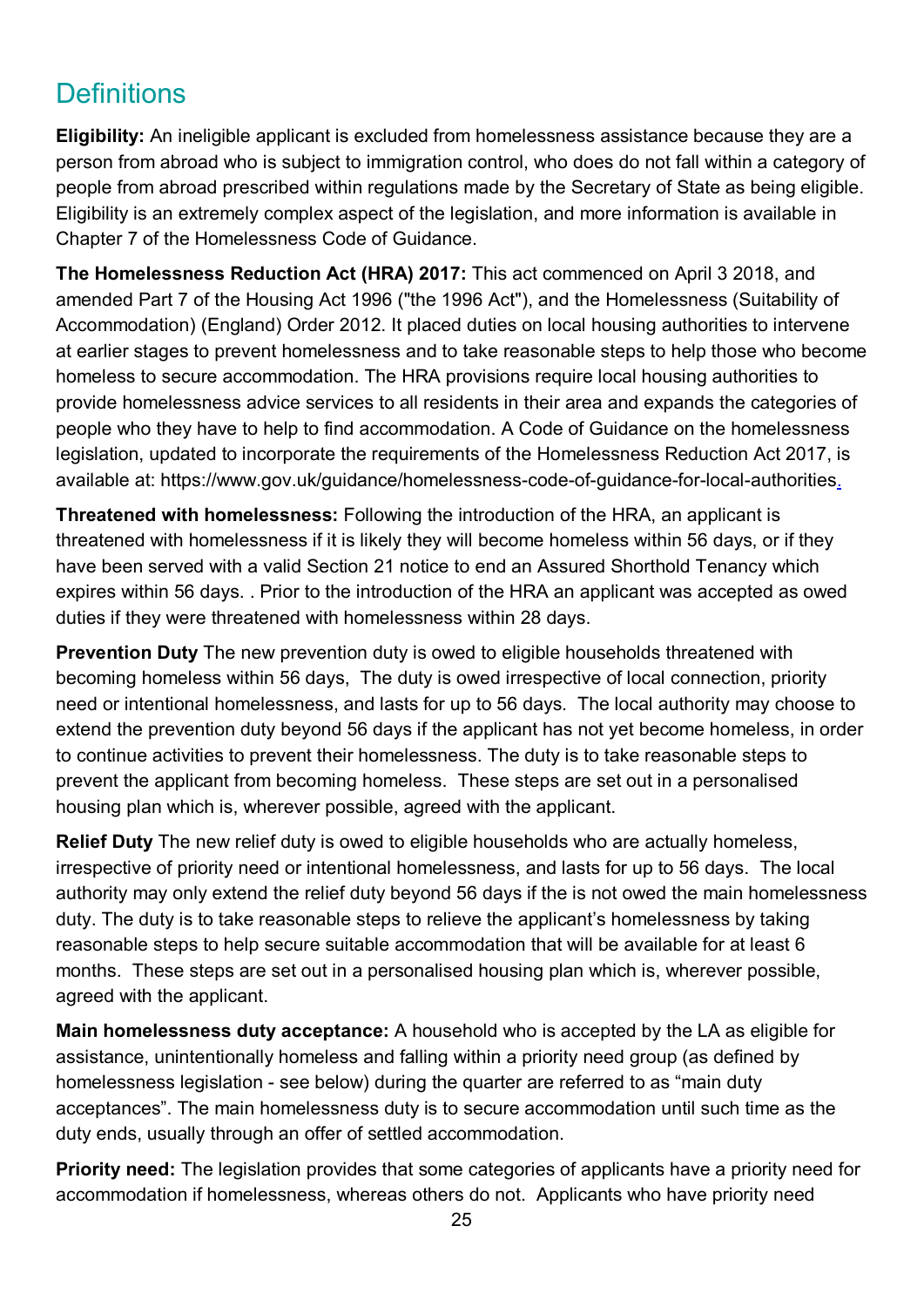include households with dependent children or a pregnant woman, people homeless due to fire, flood or other emergency, and people who are particularly vulnerable due to ill health, disability, old age, having been in care or as a result of having been in custody or care, or having become homeless due to violence or the threat of violence. A full explanation of priority need groups and assessments is contained in Chapter 8 of the Homelessness Code of Guidance.

**Households for whom a duty is owed, but no accommodation has been secured:** these are households who have been accepted as being owed a homelessness accommodation duty and for whom arrangements have been made for them, with consent, to remain in their existing accommodation (or to make their own arrangements) for the immediate future. This was previously referred to as "Homeless at Home". Before the second quarter of 2005, figures were also collected on those potentially in this category but whose application was still under consideration pending a decision.

**Self-contained accommodation:** this includes all temporary accommodation where the household has sole use of kitchen and bathroom facilities, including property held by local housing authorities, registered social landlords and private sector landlords. A distinction is made between this type of accommodation and accommodation where such facilities are shared with other households (i.e. bed and breakfast, hostels and women's refuges).

**Temporary accommodation**: households in temporary accommodation (secured by a local housing authority under their statutory homelessness functions. The majority of households in temporary accommodation have been placed under the main homelessness duty to secure suitable accommodation until the duty ends, usually through an offer of a settled home. However, the numbers also include households owed a relief duty and provided with interim accommodation, households provided with accommodation pending a decision on their homelessness application, households pending a review or appeal to the county court of the decision on their case, or possible referral to another local authority, and households found to be intentionally homeless and in priority need who were being accommodated for such period as would give them a reasonable opportunity to find accommodation for themselves.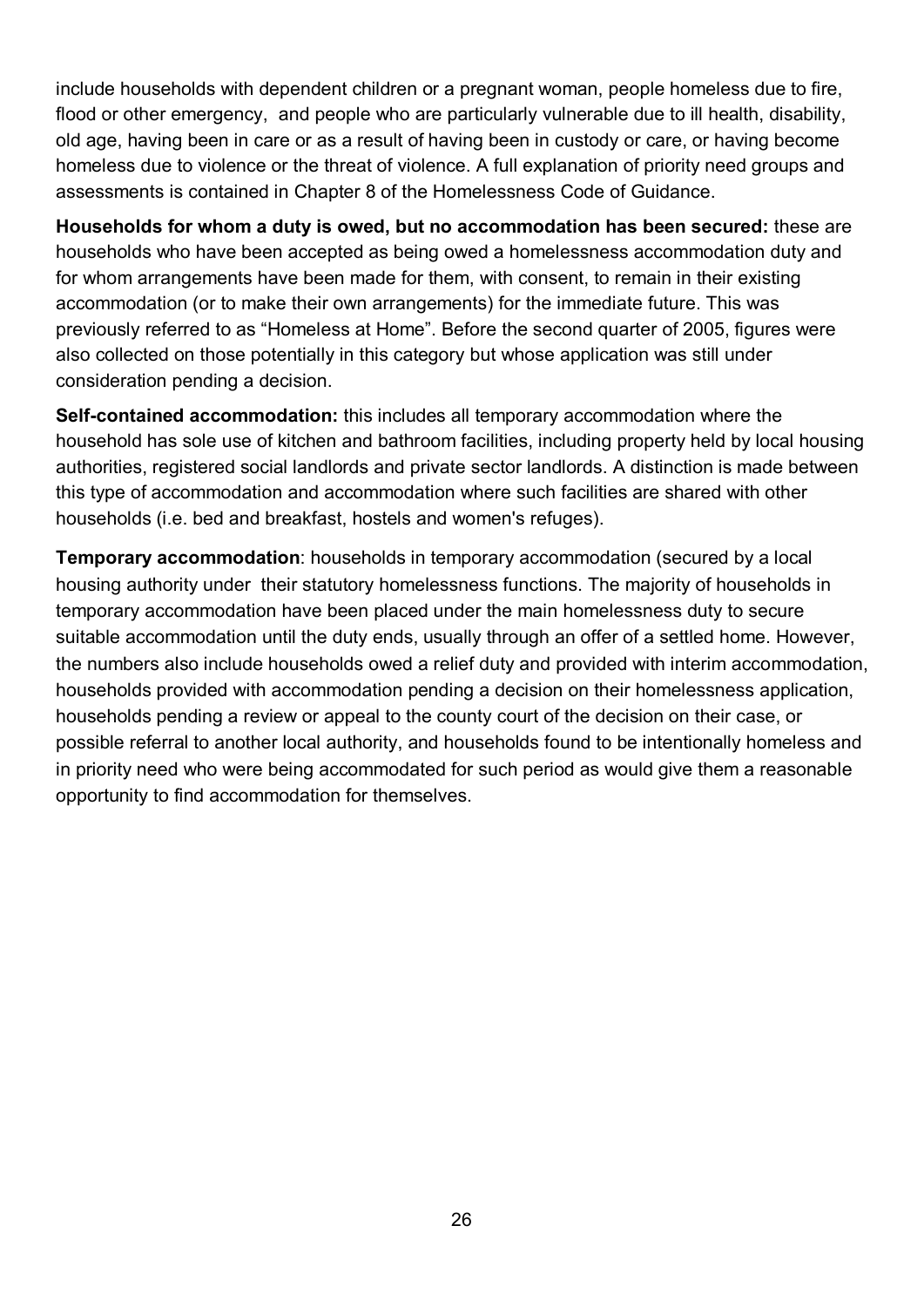## Revisions policy

This policy has been developed in accordance with the UK Statistics Authority Code of Practice for Statistics and the Ministry of Housing, Communities and Local Government Revisions Policy (found at [https://www.gov.uk/government/publications/statistical-notice-MHCLG-revisions-policy\)](https://www.gov.uk/government/publications/statistical-notice-dclg-revisions-policy). There are two types of revisions that the policy covers:

### **Non-Scheduled Revisions**

Where a substantial error has occurred as a result of the compilation, imputation or dissemination process, the statistical release, live tables and other accompanying releases will be updated with a correction notice as soon as is practical.

### **Scheduled Revisions**

Local authorities can update their HCLIC returns following publication of the data. At the end of each financial year, the figures for the eight quarters of the previous two years are routinely reviewed for revision. Q1-3 releases revise figures for the previous two quarters. Provisional figures are labelled in the tables with a "P". Revised figures are labelled in the tables with "R". These revisions are kept to a minimum wherever possible by encouraging local authorities to submit their data early. This allows MHCLG to run validation checks on data and check any unusual movements in data with affected local authorities. Where larger revisions are made more information will be provided in the footnotes of the statistical tables and the updated release, where changes impact on the headline numbers.

Revisions to historic data (all data older than that currently due for scheduled revision) will be made only where there is a substantial revision, such as a change in methodology or definition.

### Uses of the data

These data form the basis of evidence on homelessness duties. Ministers and officials in the Ministry of Housing, Communities and Local Government use this information to understand the scale and causes of homelessness and to consider possible policy responses. The data are used to ensure democratic accountability in answers to Parliamentary Questions, ministerial correspondence, Freedom of Information Act cases and queries from the public. They are also used to allocate resources, monitor performance and to support bids for funding from the Treasury. For example the data was used in December 2015 to allocate £5m of funding towards areas with the highest use of temporary accommodation.

Other government departments also use the statistics, including DWP (monitoring those in temporary accommodation in receipt of housing benefit), DH (Public Health Outcomes Framework), DfE (Child poverty needs assessment toolkit for local authorities) and Defra (sustainable development indicators). Local housing authorities are both providers and users of the statistics and use the data extensively to plan services, allocate resources, monitor performance and benchmark against other authorities. The voluntary sector also uses the statistics to monitor and evaluate housing policy and for campaigning and fundraising purposes. These statistics along with our annual rough sleeping count regularly feature in reports from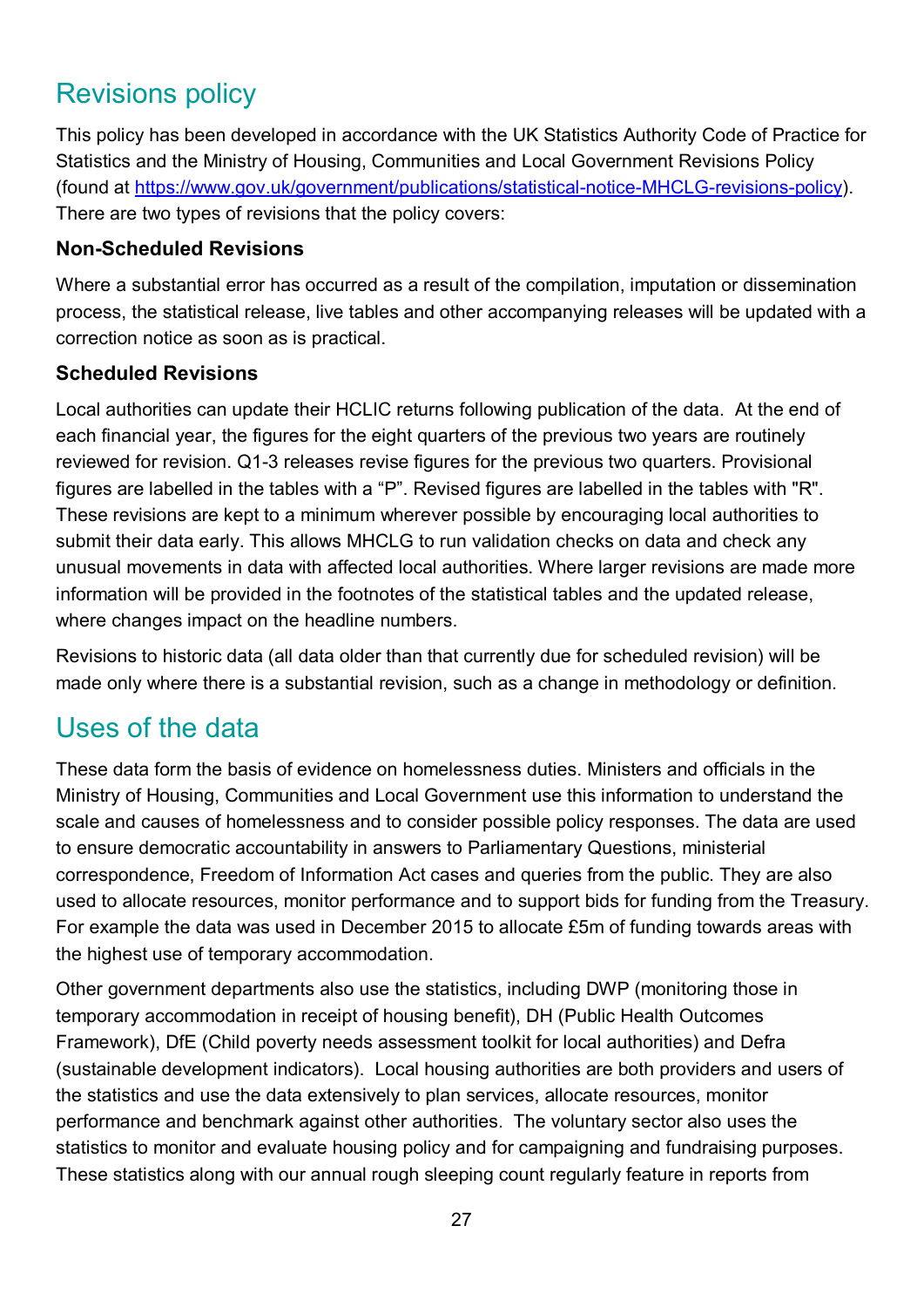Homelesslink, Crisis, Shelter and other homeless organisations.

## User engagement

The H-CLIC data specification was produced after consultation with charities, local authorities, local authority homelessness case management system software suppliers, other government departments and the Scottish Government, who moved to a case level reporting system in 2001. The final draft H-CLIC data requirement was shared with local authorities in August 2018. Feedback received on the data requirement meant the draft was revised until January 2018. Minor amendments to the H-CLIC data requirement have been published as revisions on the homelessness statistics user forum website from January 2018. During the development and QA process MHCLG have been in continued contact with software suppliers and local authorities via phone, email and face to face meetings. Software suppliers have been invited into the Department to discuss the data specification and reporting set up. Local authorities have consulted on the collection and burdens of the process via the Central and Local Government Information Partnership Housing group.

Users are encouraged to provide feedback on how these statistics are used and how well they meet user needs. Comments on any issues relating to this statistical release are welcomed and encouraged. Responses should be addressed to the "Public enquiries" contact given in the "Enquiries" section below.

A website has been created to keep users up to date with all the latest developments in MHCLG's homelessness statistics. It contains details of user events and information about planned developments. Users can also feedback their comments through this forum: [https://gss.civilservice.gov.uk/statistics/working-with-users/MHCLG-homelessness-statistics-user](https://gss.civilservice.gov.uk/statistics/working-with-users/dclg-homelessness-statistics-user-forum/)[forum/](https://gss.civilservice.gov.uk/statistics/working-with-users/dclg-homelessness-statistics-user-forum/)

The Department's engagement strategy to meet the needs of statistics users is published here: [https://www.gov.uk/government/publications/engagement-strategy-to-meet-the-needs-of-statistics](https://www.gov.uk/government/publications/engagement-strategy-to-meet-the-needs-of-statistics-users)[users](https://www.gov.uk/government/publications/engagement-strategy-to-meet-the-needs-of-statistics-users)

The Department's *Statistics Plan for 2011/12* (available at

[https://www.gov.uk/government/consultations/MHCLG-draft-statistics-plan-for-2011-to-2012\)](https://www.gov.uk/government/consultations/dclg-draft-statistics-plan-for-2011-to-2012) sets out the Department's intention to reduce the detail of the statutory homelessness quarterly releases to include only the most high profile and volatile data, with a more detailed publication at year end. This approach is now being followed. The Statistics Plan was available for user consultation from 13 July to 3 December 2011 and the final version of the plan was published on 7 March 2012.

The UK Statistics Authority has published an assessment of the Department's homelessness and rough sleeping statistics at:

[https://www.statisticsauthority.gov.uk/publications](https://www.statisticsauthority.gov.uk/publications-list/?keyword=homelessness+assesment&type=assessment-report&theme=&producer=&date=&number)[list/?keyword=homelessness+assesment&type=assessment](https://www.statisticsauthority.gov.uk/publications-list/?keyword=homelessness+assesment&type=assessment-report&theme=&producer=&date=&number)[report&theme=&producer=&date=&number](https://www.statisticsauthority.gov.uk/publications-list/?keyword=homelessness+assesment&type=assessment-report&theme=&producer=&date=&number)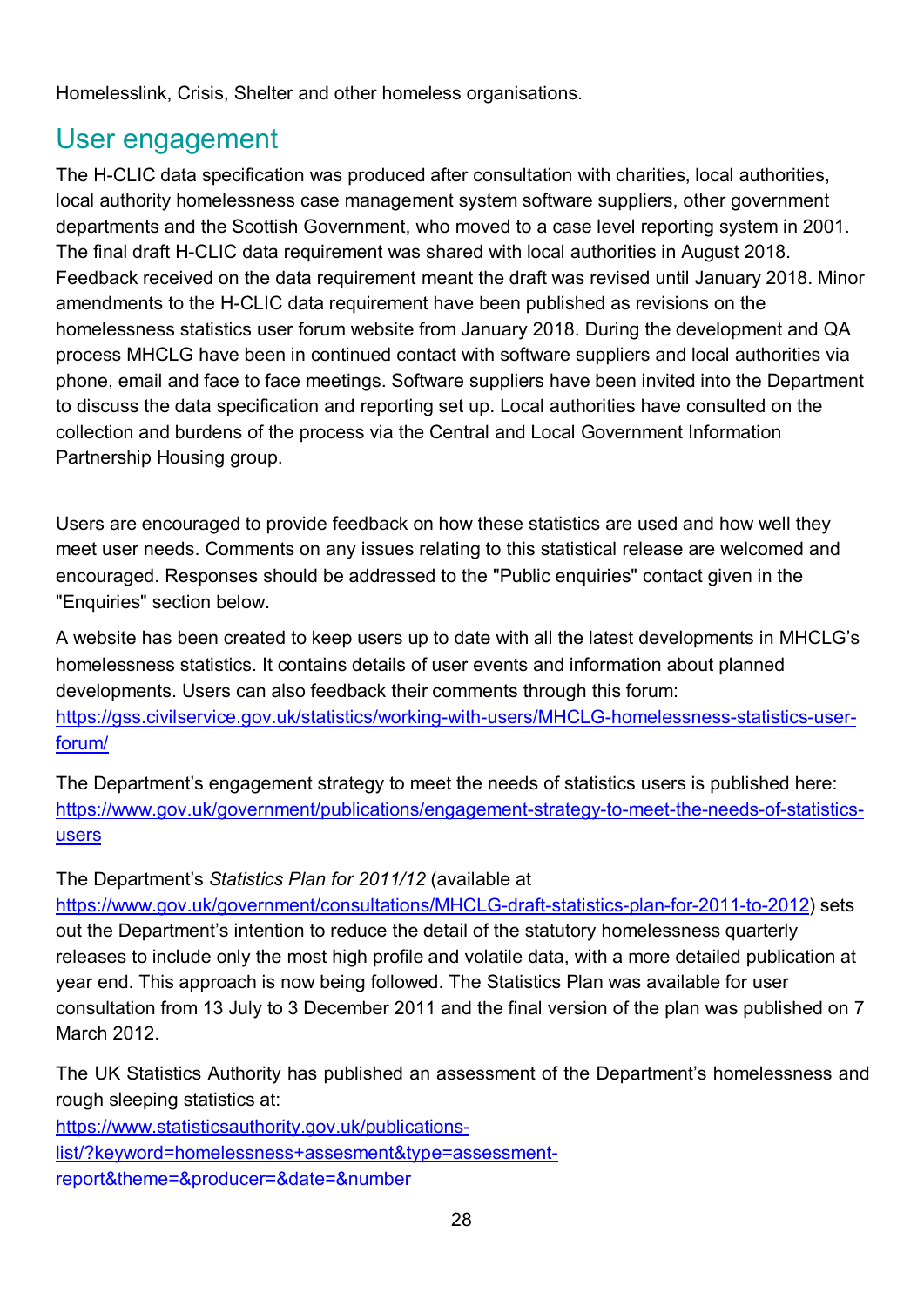The report gathered detailed feedback from a wide range of users. The Department is using the findings of the report to plan future developments.

## **Notes**

### **Pre release access**

Details of officials who receive pre-release access to the Department's quarterly Statutory Homelessness Statistical Release up to 24 hours before release can be found at: [https://www.gov.uk/government/organisations/ministry-of-housing-communities-and-local](https://www.gov.uk/government/organisations/ministry-of-housing-communities-and-local-government/about/statistics)[government/about/statistics](https://www.gov.uk/government/organisations/ministry-of-housing-communities-and-local-government/about/statistics)

## Related links on wider homelessness

The Department's homelessness releases can be found here:

[https://www.gov.uk/government/collections/homelessness-statistics#statutory-homelessness-and](https://www.gov.uk/government/collections/homelessness-statistics#statutory-homelessness-and-prevention-and-relief)[prevention-and-relief](https://www.gov.uk/government/collections/homelessness-statistics#statutory-homelessness-and-prevention-and-relief)

[https://www.gov.uk/government/statistics/homelessness-prevention-and-relief-england-2014-to-](https://www.gov.uk/government/statistics/homelessness-prevention-and-relief-england-2014-to-2015)[2015.](https://www.gov.uk/government/statistics/homelessness-prevention-and-relief-england-2014-to-2015)

The latest rough sleeping statistics were published on 25 January 2018 and can be found at: <https://www.gov.uk/government/statistics/rough-sleeping-in-england-autumn-2017>

Statistics on local authority revenue expenditure and financing in England can be found at the following link. The RO4 return within the Revenue Outturn suite relates to housing services and includes information on local authorities' expenditure on homelessness activities: <https://www.gov.uk/government/collections/local-authority-revenue-expenditure-and-financing>

Information on lettings of local authority and private registered provider properties in England are collected on the CORE (COntinuous REcording of Lettings and Sales in Social Housing) system. This includes information on whether lettings have been made to statutorily homeless households and homeless households not covered by a local authority's statutory duty. Official Statistics are published at:

<https://www.gov.uk/government/collections/rents-lettings-and-tenancies>

An on-line analysis tool is available at: <https://core.communities.gov.uk/public/AnalyseCOREData.html>

The English Housing Survey (EHS) is a national survey of people's housing circumstances.This includes breakdowns on the additional adults in a household who wanted to rent or buy but could not afford to do so. As part of the EHS interview, households are asked some questions about all members of the household, including the circumstances of additional adults in the household such as grown-up children, nieces and nephews, adult siblings, or parents or grandparents who might otherwise be living elsewhere. There are many possible reasons that additional adults might be living as part of a household, including caring responsibilities, being cared for by another household member, waiting to move into their own property, and simply preferring to live as part of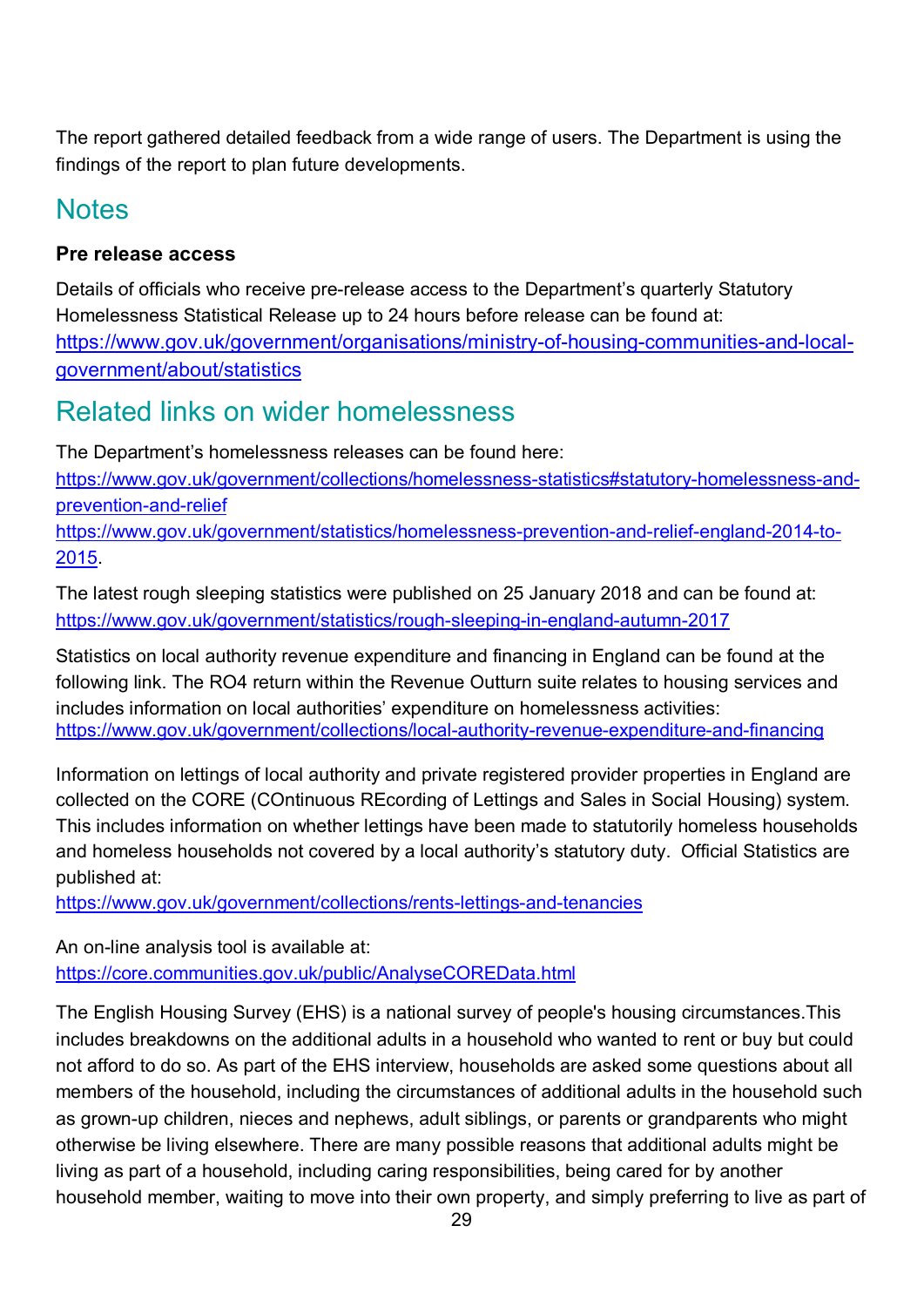the household. Data on concealed households, a subset of hidden homeless can be found in MHCLG's English Housing Survey Statistics here:

[https://www.gov.uk/government/uploads/system/uploads/attachment\\_data/file/627151/Future\\_hom](https://www.gov.uk/government/uploads/system/uploads/attachment_data/file/627151/Future_home_owners_full_report.pdf) [e\\_owners\\_full\\_report.pdf](https://www.gov.uk/government/uploads/system/uploads/attachment_data/file/627151/Future_home_owners_full_report.pdf)

### Devolved administration statistics

In **Scotland**, local authorities' homelessness duties under the Housing (Scotland) Act 1987 have been substantially amended by the Housing (Scotland) Act 2001 and the Homelessness etc. (Scotland) Act 2003. The 2001 Act extended the duties towards non-priority homeless households, ensuring they are provided with a minimum of temporary accommodation, advice and assistance. The 2003 Act introduced many changes, of which the target to abolish the priority need test by 2012 was the most significant. The target states that, by 31 March 2012, everyone assessed as being unintentionally homeless would be entitled to settled accommodation.

Local authorities currently make enquiries as to whether the person is homeless, whether they have a priority need, whether they made themselves homeless intentionally, and whether they have a local connection with the local authority. However, the 2003 Act has removed or substantially amended the priority need, intentionality and local connection stages.

The most recent statutory homelessness statistics for Scotland are available at: <https://www.gov.scot/publications/homelessness-scotland-2017-18/>

Welsh homelessness legislation was governed by the Housing Act 1996 (as amended) until superceeded by part 2 of the Housing (Wales) Act 2014 which obtained Royal Assent in September 2014. The homelessness provisions came into force on 27 April 2015 (with the exception of provisions on intentionality, which came into force on 1 July 2015). Changes to the legislation are explained here:

[https://gov.wales/topics/housing-and-regeneration/services-and-support/homelessness/new](https://gov.wales/topics/housing-and-regeneration/services-and-support/homelessness/new-homelessness-legislation/?lang=en)[homelessness-legislation/?lang=en](https://gov.wales/topics/housing-and-regeneration/services-and-support/homelessness/new-homelessness-legislation/?lang=en) The most recent homelessness statistics for Wales are available at:

<https://gov.wales/statistics-and-research/homelessness/?lang=en>

The governing legislation for homelessness in Northern Ireland is the Housing (Northern Ireland) Order 1988 (as amended). Unlike the other three UK nations, housing is allocated by the Northern Ireland Housing Executive (NIHE), which covers the whole of Northern Ireland, rather than by local authorities.

In **Northern Ireland** statistics on homelessness are obtained from the Northern Ireland Housing Executive (NIHE). Under the Housing (NI) Order 1988, NIHE has a similar statutory responsibility to secure permanent accommodation for households who are unintentionally homeless and in priority need; to secure temporary accommodation in a variety of circumstances and to provide advice and assistance to those who are homeless or threatened with homelessness. The most recent statutory homelessness statistics for Northern Ireland are available at: <https://www.communities-ni.gov.uk/topics/housing-statistics>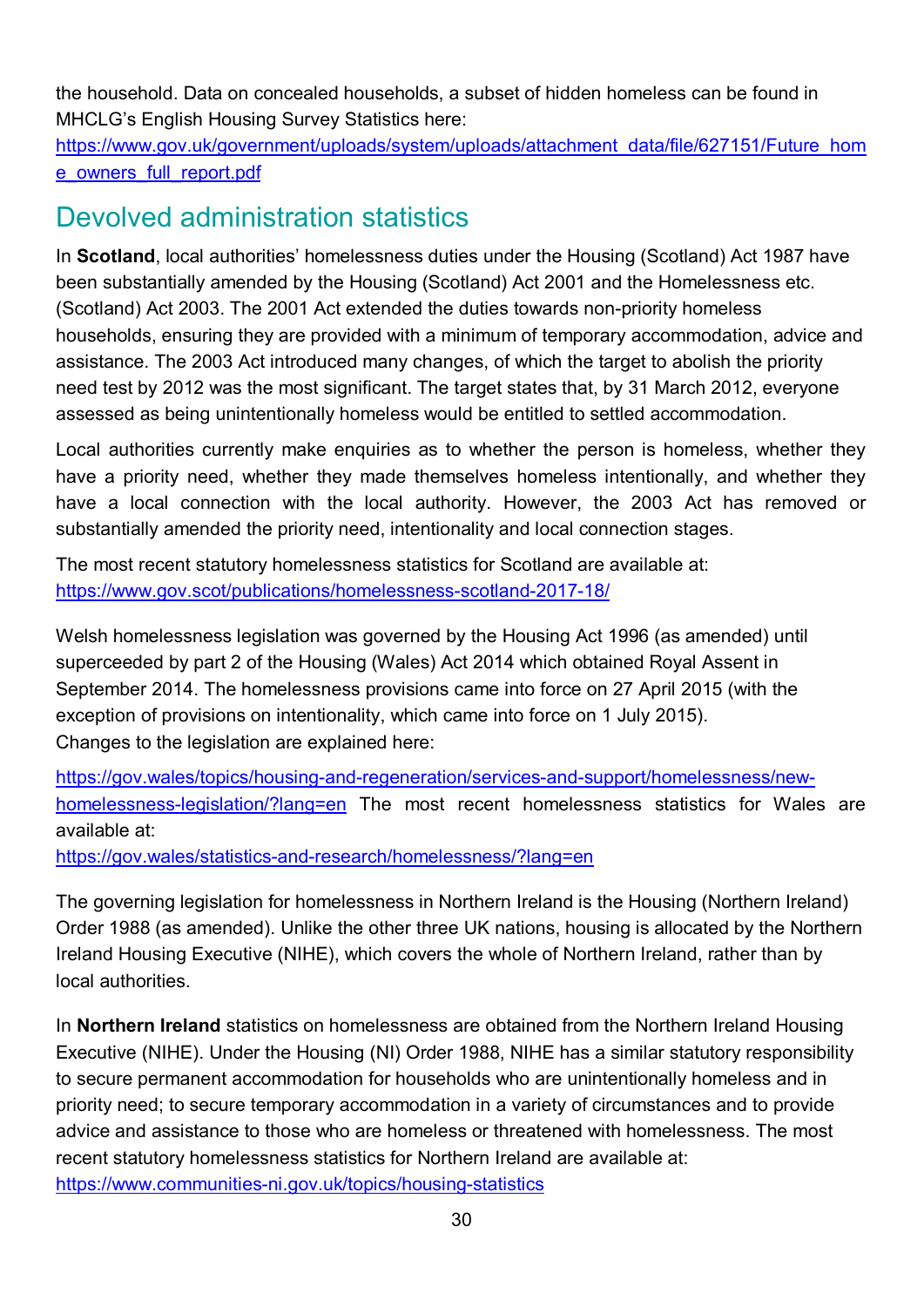### **Comparing between countries**

The figures between Scotland and England are no longer comparable due to Scotland not having a priority need element to decide who is owed a main homelessness duty.

Since the introduction of the Homelessness Reduction Act 2017 on the 3<sup>rd</sup> April England and Wales have comparable figures from April 2.

Northern Ireland main duty acceptances are slightly comparable, however, Northern Ireland have an additional requirement to decide who is eligible. Someone can be deemed ineligible as a result of 'unacceptable behaviour' in previously held Northern Ireland Housing Executive (NIHE) tenancy.

# **Enquiries**

### **Media enquiries:**

0303 444 1209

Email: [newsdesk@communities.gov.uk](mailto:newsdesk@communities.gov.uk)

### **Public enquiries:**

Email: [homelessnessstats@communities.gov.uk](mailto:homelessnessstats@communities.gov.uk)

Information on Official Statistics is available via the UK Statistics Authority website: <https://www.gov.uk/government/statistics/announcements>

Information about statistics at MHCLG is available via the Department's website: [www.gov.uk/government/organisations/department-for-communities-and-local](http://www.gov.uk/government/organisations/department-for-communities-and-local-government/about/statistics)[government/about/statistics](http://www.gov.uk/government/organisations/department-for-communities-and-local-government/about/statistics)